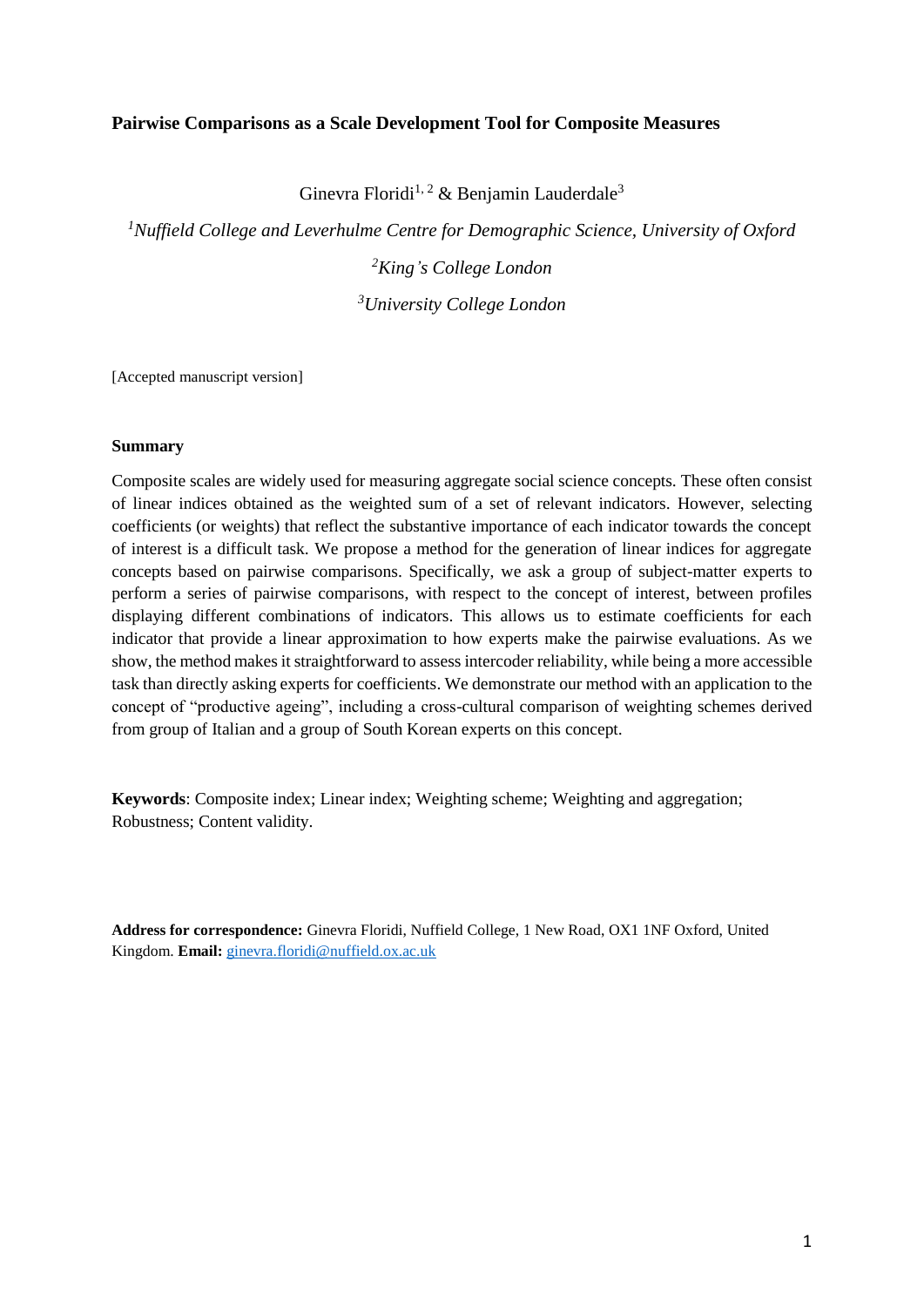### **1. Introduction**

Composite measures are widely used in social science research to quantify and analyse concepts that are aggregate summaries of multiple indicators, and which cannot be captured by studying their component attributes separately (Greco et al., 2019; OECD, 2008). The most common type of composite measure is a *linear index*  $m_i$  for units  $i$ , where the aggregate summary is a linear function of continuous and/or categorical indicators  $I_{ij}$ .

$$
m_i = \sum_j b_j \cdot I_{ij}
$$

Sometimes the indicators  $I_{ij}$  are standardized and the coefficients  $b_i$  are specified to be positive and sum to 1. In such cases, the coefficients are described as *weights*, as their magnitude then reflects the relative contribution that each individual indicator has towards the construction of the index  $m_i$  for a set of units *i* and indicators *j* (OECD, 2008). Composite scales are used to measure a wide variety of concepts for a wide range of different types of units. Country-level indices of this type include the Fragile States Index (FFP, 2017) and the Global Peace Index (IEP, 2020), while the Index of Multiple Deprivation is a sub-national example (Dibben et al., 2007). At the individual level, examples of composite measures include the Beck Anxiety Inventory (Steer & Beck, 1997) and the Protean Career Index (Baruch, 2014). The vast majority of such measures take linear form, as strong theoretical arguments for non-linear aggregation of indicators are seldom provided by the creators of these measurement strategies.

The generation of a composite scale involves, first, selecting indicators of the concept to be measured, and validating those indicators based on their relevance for that concept (Boateng et al., 2018). This form of "content validation" is usually done by consulting experts, i.e. people with expertise in the concept (Boateng et al., 2018; Hardesty & Bearden, 2004). Once a set of items is selected for inclusion, the main task is to aggregate items, typically in the additive form shown above (OECD, 2008). Aggregation requires assigning coefficients  $b_j$  to each indicator that express their relative *partial* associations with the concept, as the linear form implicitly holds constant the values of other indicators. The choice of these weighting schemes is a delicate problem as, depending on the context, there may be important ethical or normative implications in the choice of a set of coefficients over another (Permanyer, 2011).

Researchers often rely on data-driven weighting schemes, using techniques such as principal components analysis (PCA) and factor analysis (FA) (Greco et al., 2019). Since these are based on the amount of (co-)variation that each indicator explains in the data, data-driven approaches are most appropriate where the concept of interest is a latent property of the subjects under study (e.g., the health status of individuals) that plausibly is the strongest common causal determinant of the indicators. However, for many applications this is implausible, and we should instead approach the problem as one of specifying a *normative weighting scheme.* 

Normative weighting schemes, based on decisions about the coefficients to be assigned to each indicator, are most appropriate in cases where the concept to be measured exists in the minds of analysts as a summary of the indicators, rather than in the data generating process for those indicators. For example, the extent of democracy in a country is reasonably understood as a summary of the presence or absence of a set of institutional features, not as a cause of that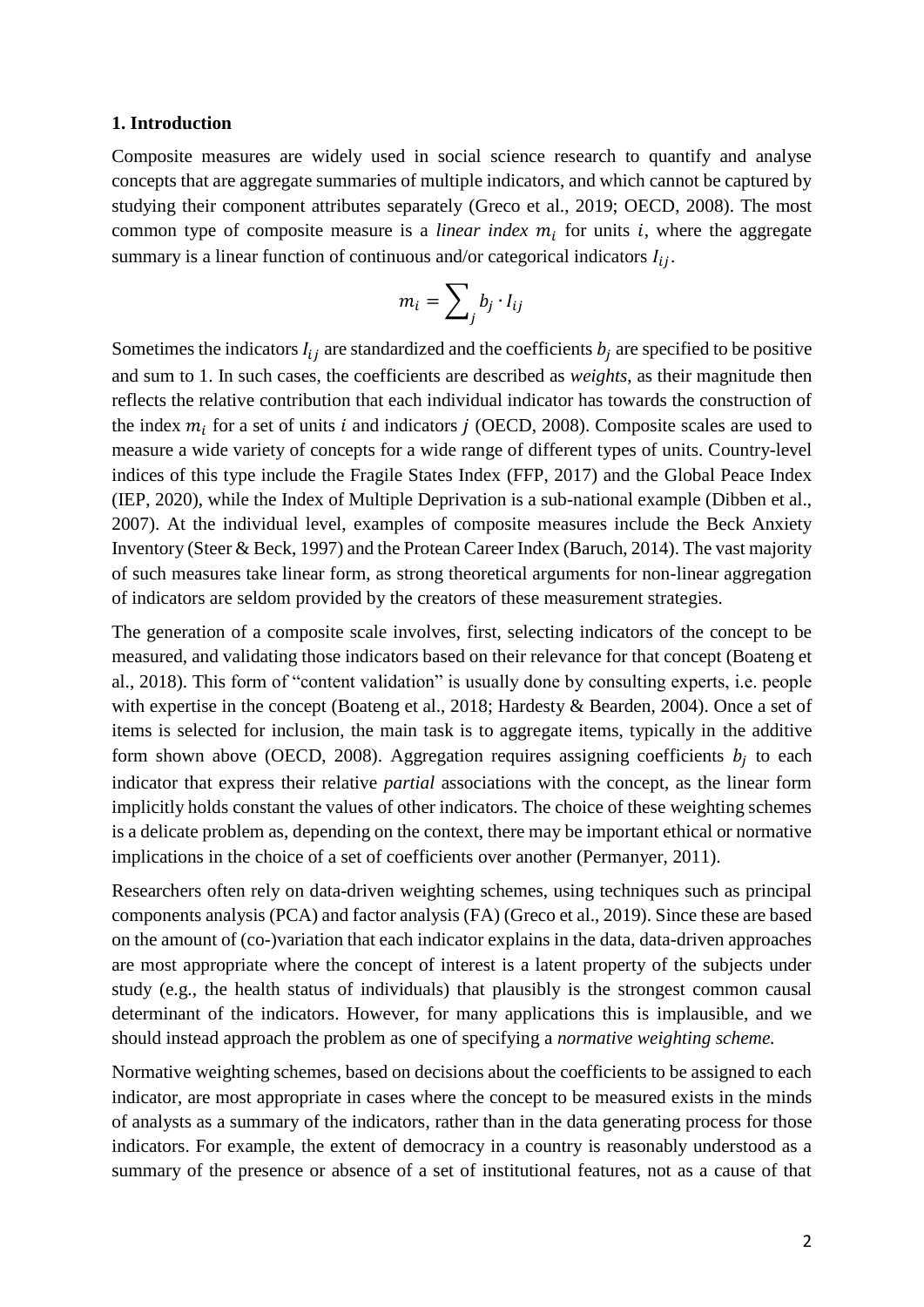presence or absence. Common normative weighting schemes include the "equal weighting" approach, where all indicators are first standardised and then receive the same weight, or the grouping of indicators into equally weighted sub-scales, which gives individual indicators weights inversely proportional to the number of indicators in their sub-scale. Such weighting decisions are implicit and often arbitrary, which makes it difficult to know whether the weights adequately reflect the relative importance of each indicator towards the concept of interest. More rarely, normative schemes are based on explicit decisions about coefficient values or weights by researchers, stakeholders or relevant experts (Hoskins & Mascherini, 2009; IEP, 2020; Saaty, 1977). Such schemes can help in the generation of valid scales, as they make the subjectivity behind the weighting process explicit. However, they also exert significant cognitive demands on the decision makers, and may become unmanageable as the number of indicators increases (Greco et al., 2019). It is particularly difficult to directly assign coefficients where multiple indicators convey common information, and thus the partial associations of the indicators with the concept of interest given a chosen set of indicators are potentially very different from the unconditional associations of each indicator and the concept of interest. Such approaches may lead to inconsistent or biased results in cases where the participatory audience does not clearly understand the supervision framework or how their coefficient specifications interact in the presence of indicator collinearity (OECD, 2008).

The stakes of choosing appropriate coefficients or weights are whether the scaling or ranking of units with respect to the concept of interest might be substantially altered by adopting different weighting schemes (Permanyer, 2011). It is therefore considered good practice to assess the robustness of any scale by estimating the extent to which the ranking of measured objects that arises from the choice of a given set of coefficients or weights is sensitive to variations in its values (Greco et al., 2019; Permanyer, 2011). This is sometimes done through pairwise comparisons of the objects to be measured with respect to the concept of interest (e.g. IEP, 2020).

In this paper, we propose a method for deriving indicator coefficients towards the construction of a composite scale that inverts this "robustness check" procedure of checking the ranking of units by instead taking pairwise comparisons of units as its starting point. Starting from a preestablished set of relevant indicators for a concept of interest, we run a survey experiment on experts. This takes the form of a series of pairwise comparisons between profiles displaying different combinations of items with respect to the concept. The experiment is designed to enable us to estimate the coefficients that best approximate the relative value attached by experts to each indicator when making pairwise evaluations. The resulting scale is straightforward to assess for intercoder reliability using multilevel modelling. Compared to "implicit" normative weighting schemes such as the equal weighting approach, it maximises validity with respect to the concept to be measured; compared to more "explicit" normative schemes that directly ask experts about numerical weights, it considerably facilitates the decision-making task. In the next section of the paper, we discuss the necessary assumptions as well as design considerations for the experiment. In the following section, we illustrate our approach with an application to the concept of "productive ageing" and make comparisons to commonly used approaches to measuring this concept. We conclude by discussing potential applications as well as the limitations of our method.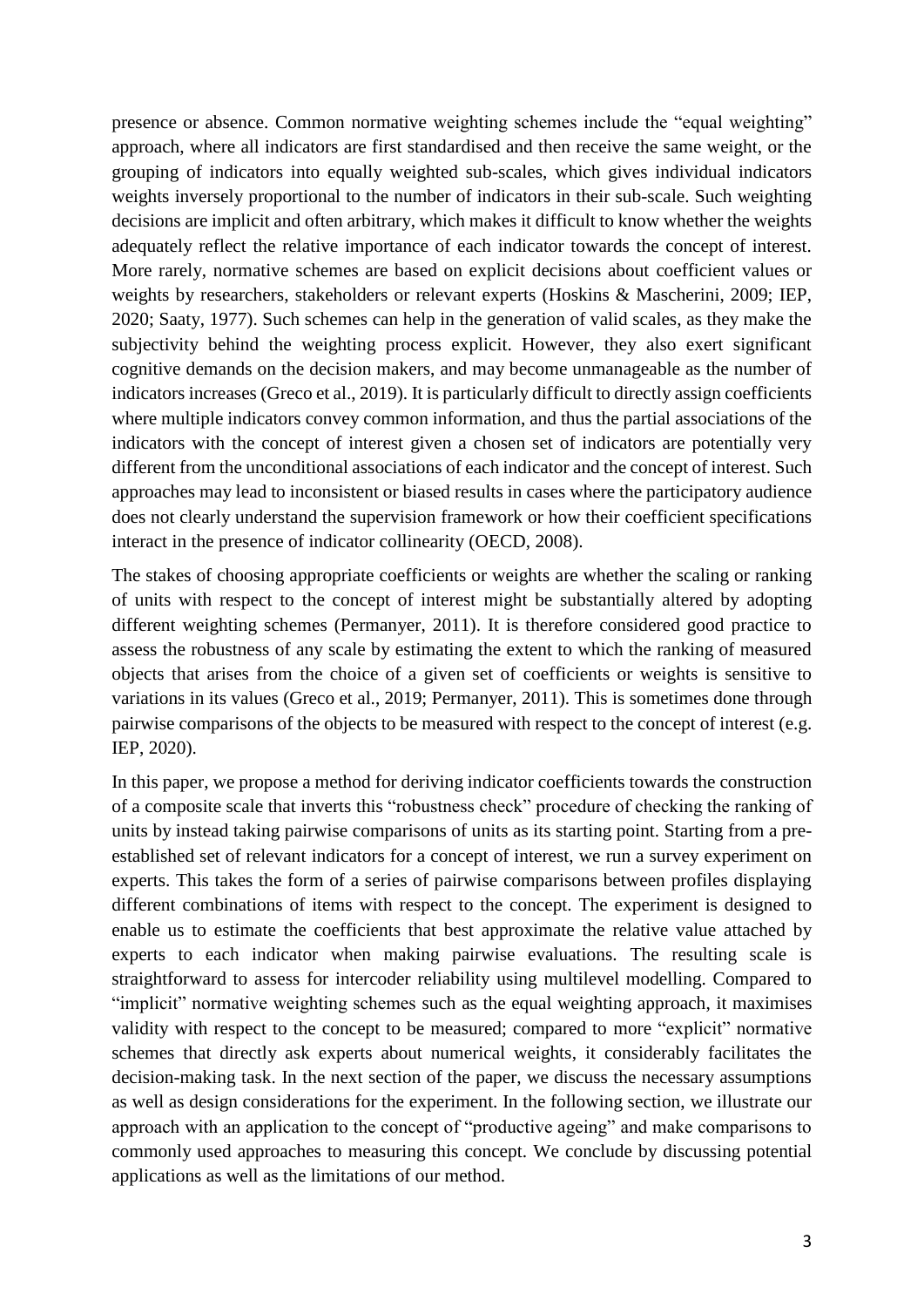## **2. Theoretical background**

Many social science concepts are pragmatically defined as summaries of relevant indicators rather than as representations of underlying quantities that cause a set of indicators to vary together. An example of this is the extent to which a country is democratic, which is more naturally understood as a summary of institutions and practices in that country with respect to the concept of "democracy", rather than a latent variable of countries which is part of the causal process that generates patterns of institutions and practices across different countries (Coppedge et al., 2011). For such pragmatically defined concepts, normative weighting schemes relying on participatory approaches are most appropriate, because they allow for an expression of the relative importance of the indicators from a scholarly, societal or other normative viewpoint (Saisana et al., 2005). This gives rise to the issue of who should be making normative judgements about the relative contributions of indicators towards the construction of a measured scale. In principle, the participatory audience should be part of a community of stakeholders with a legitimate interest in the concept (Saisana et al., 2005). These may include experts, policymakers, or the general public (Greco et al., 2019).

In cases where a novel composite measure is being generated, decisions about content validity for the inclusion of items in the scale are typically made by a panel of experts (Boateng et al., 2018; Hardesty & Bearden, 2004; Lawshe, 1975). One procedure for doing this is to have a group of five to ten experts rate each item on a scale from "extremely relevant" to "not relevant" for the concept. Items that do not reach a minimum level of agreement among experts about their relevance are modified or eliminated from the scale (Lawshe, 1975). Examples range from the Fragile States Index (FSI, 2020) to the Protean Career Index (Baruch, 2014) to indices of pain in preschool children (Suraseranivongse et al., 2001). Reliance on experts is particularly helpful when the concept is based on a theoretical framework that is not commonly known to people outside the field of study. A history of publications or similar evidence of relevant research on the phenomenon of interest are typically used as criteria for the selection of relevant experts (Grant & Davis, 1997). If the subject-matter experts are perceived as true experts, then it is unlikely that there is a higher authority to challenge the content validity of the measure (Lawshe, 1975). By the same reasoning, the validity of a normative weighting scheme is maximised by reliance on a panel of experts for the derivation of weights (Saisana et al., 2005). Of course, for any social science concept, relevant stakeholders may also be represented by the subjects under study, as in the case of employees in a job performance scale (Lawshe, 1975). For instance, Dibben and colleagues (2007) administer a conjoint experiment to a sample of English residents to help inform the specification of weights in the Index of Multiple Deprivation for England, although they do not use coefficients directly estimated from the experimental data.

As outlined below, our application relates to an academic social science concept. Thus, in order to maximise validity in the linear index, we rely on a panel of academics with expertise in that concept. However, given the straightforward nature of the participatory task we propose for the elicitation of coefficients, the method illustrated here can easily be applied to situations where individuals with no specific expertise in the concept of interest (e.g., the general public) are to be involved in defining how a target concept is measured.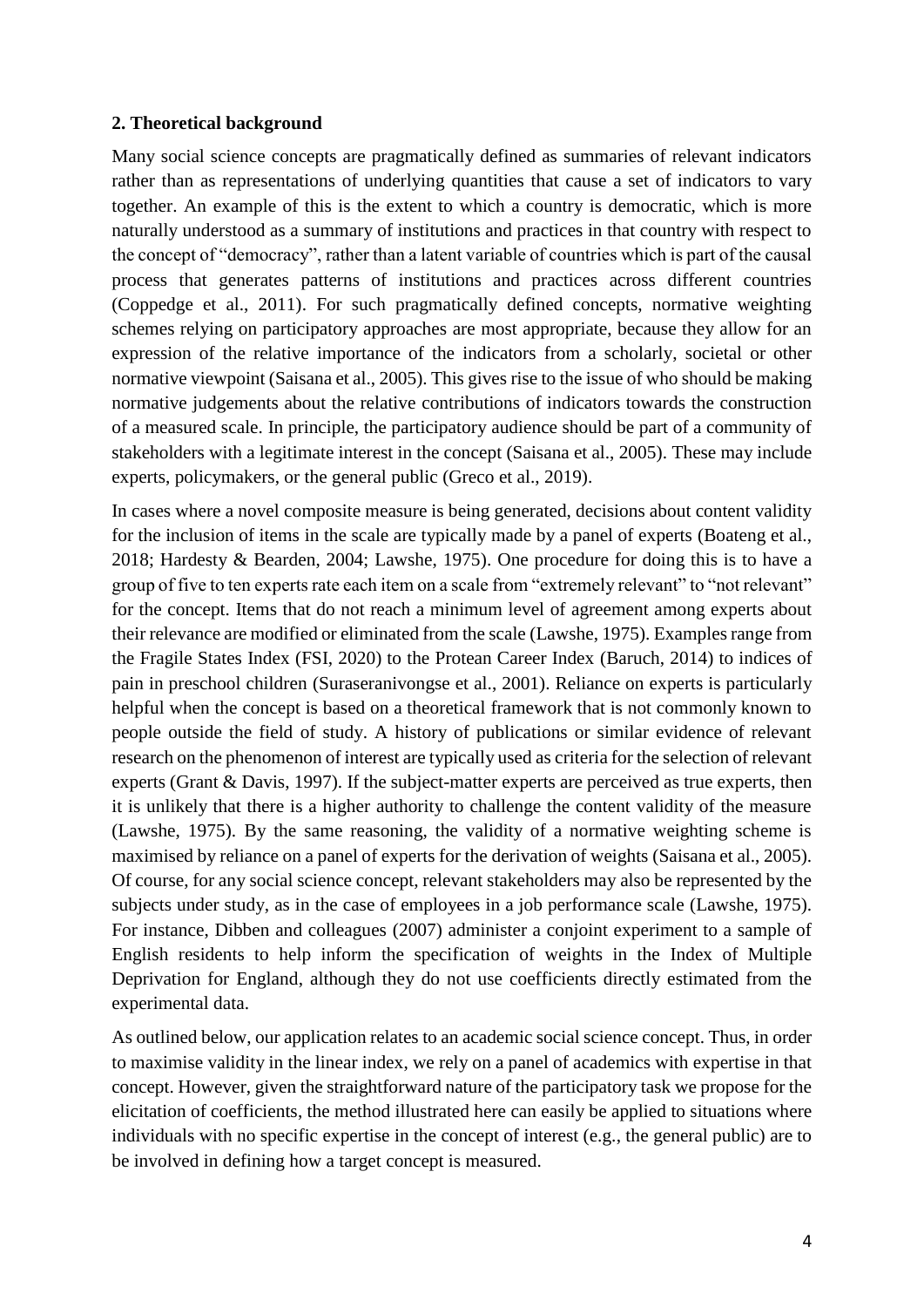### *2.1 Target concepts and linear indices*

The class of measurement problems we consider are those in which analysts aim to measure a target concept  $\mu_i$  for a set of units *i* as a composite measure of already measured indicators  $I_{ij}$ , where each *j* is a different indicator of the target concept. The general form of a *linear index*, the most common type of composite measure, is

$$
m_i = \sum_j b_j \cdot I_{ij}
$$

The goal of the measurement exercise is to specify the  $b_j$  such that the calculated measures  $m_i$ approximate the target concept  $\mu_i$  as well as possible against a relevant criterion such as mean square error ( $MSE = \frac{1}{n}$  $\frac{1}{n}\sum_{i=1}^{n}(m_i - \mu_i)^2$ . If the  $\mu_i$  were observed data, the  $b_j$  could simply be estimated using a linear regression predicting the  $\mu_i$  using the  $I_{ij}$  and using the fitted values as the measures:  $m_i = \hat{\mu}_i$ . Here we are considering applications where we lack this kind of 'training data' to learn the best linear approximation to the relationship between the indicators  $I_{ij}$  and the target concept  $\mu_i$  that we wish to measure. In such applications, the most common approach is for the analyst and/or other experts to directly specify the numerical values of all  $b_j$ . This is not a straightforward task for reasons that become clear if one contemplates the structure of the linear index.

The indicators  $I_{ij}$  are potentially a mix of different interval level quantities and/or binary indicators for levels of categorical variables. We note a terminological difficulty that must be navigated to discuss this class of measurement problems clearly: the multiple uses of the word "unit". We need to refer to "units" in the sense of the entities about which we want to measure something (in our application below, the older adults for whom we want to measure a level of "productive ageing"). But we also need to use "units" in the dimensional analysis sense: what dimensions do the coefficients  $b_i$  need to have such that we can construct an additive index from a set of indicators  $I_{ij}$  which each describe different kinds of quantities? The indicators in most linear indices are not commensurable:  $I_{i1}$  might be a binary indicator variable while  $I_{i2}$ might be in £s,  $I_{i3}$  a number of people, and so on. Since there is no context in which one can add a number of £s to a number of people to a binary indicator derived from a categorical survey response, it is worth beginning by noting the circumstances under which this form of linear index describes an internally consistent mathematical calculation. To avoid confusion, we will refer to this sense of "units" as "dimensional units".

In order for the summation to be a valid operation, producing an interval level measure  $m_i$ , dimensional analysis dictates that either the indicators  $I_{ij}$  already have common dimensional units that match the dimensional units of  $m_i$  and the  $b_j$  are dimensionless weights; or that each coefficient  $b_i$  has dimensional units equal to dimensional units of  $m_i$  divided by dimensional units of  $I_{ij}$ . The former case is sometimes achieved by standardising the  $I_{ij}$  to all have a pseudocommon scale of "standard deviations" or otherwise renormalising all indicators onto scales (e.g., 0 to 100) that are assumed to be commensurable. The latter case is akin to specifying elasticities or coefficients that indicate the number of units of the measured quantity  $m_i$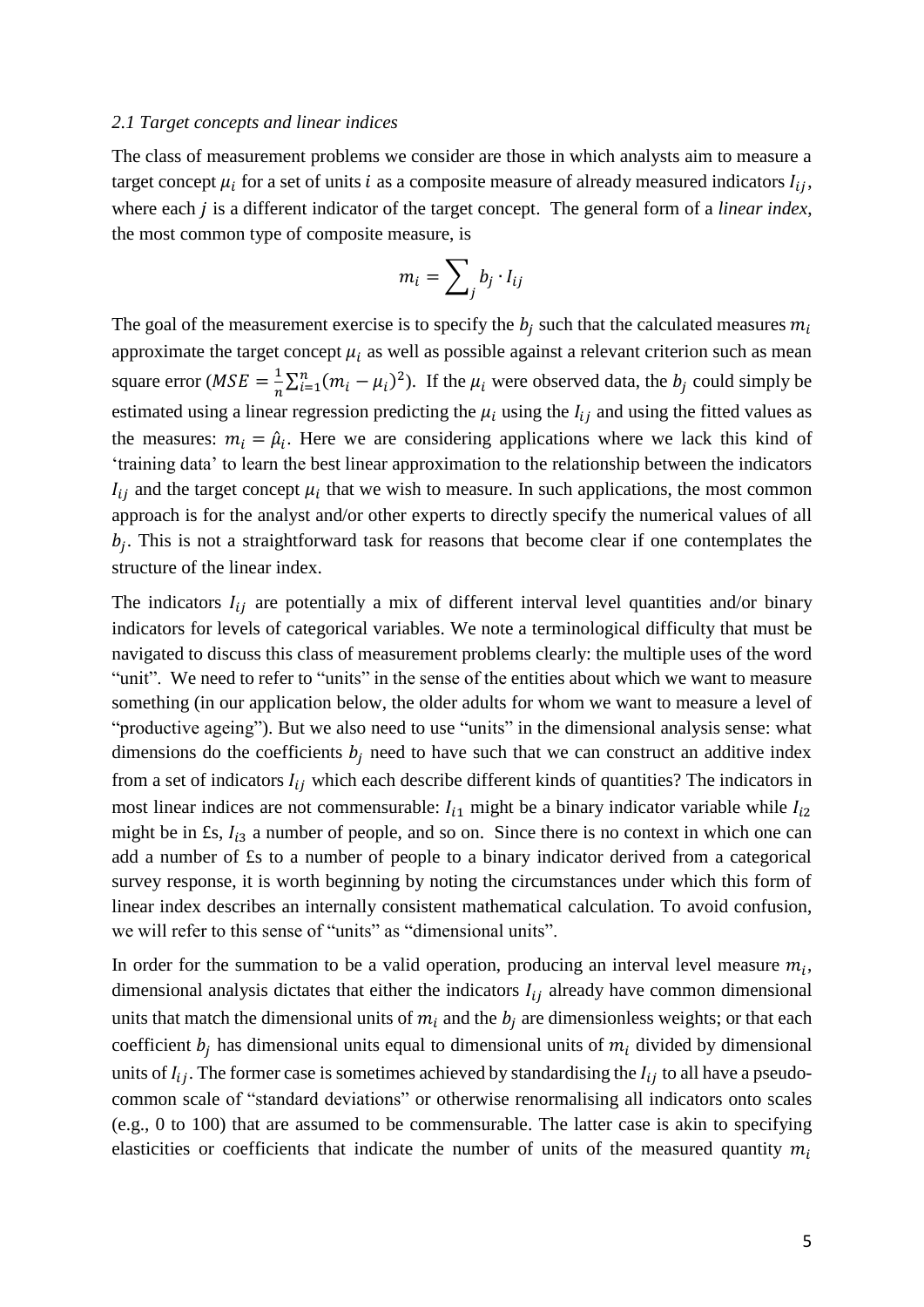associated with a one-unit change in each indicator, holding constant all possible values of the other indicators.

This language is of course familiar from the linear regression model, because it arises from the logic of this kind of linear function. It also highlights the difficulty of having experts directly specify the coefficients. Not only does each coefficient potentially take on continuously varying values, but if our goal is to best approximate the (as yet unmeasured) target concept  $\mu_i$ , the optimal value of the coefficient for each indicator depends on which other indicators are included in the index as well as their coefficient values.

Our contribution in this paper is to illustrate how giving experts pairwise comparisons provides data which enable us to estimate the  $b_i$  of our index as expert-specific parameters  $\beta_i$  using a regression model. Instead of requiring the analyst/experts to directly specify continuously varying  $b_j$  that all depend on one another, it only requires simple comparative evaluations of the target concept  $\mu$  that can be completed one at a time without reference to one another. We further discuss the relative merits of having experts directly specify the  $b_i$  versus our proposed approach later in the paper.

## *2.2. Single expert*

The pairwise comparison tasks we consider consist of asking an expert to evaluate whether the value of the target concept  $\mu$  is greater for observed unit  $i = A$  or for observed unit  $i = B$ , where  $A$  and  $B$  are described only in terms of their indicator values. This is equivalent to asking the expert to report the sign of the difference in the levels of the target:  $\mu_A - \mu_B$ . The pairwise comparison task given to the experts may either ask the expert for a binary response as to whether  $\mu_A < \mu_B$  or  $\mu_A > \mu_B$ , or (as in our application reported later) an ordered ternary response  $Y_{AB}$  as to whether  $\mu_A < \mu_B$  ( $Y_{AB} = 0$ ),  $\mu_A \approx \mu_B$  ( $Y_{AB} = 1$ ), or  $\mu_A > \mu_B$  ( $Y_{AB} = 2$ ).

In the case where the expert is asked for a binary response over many such comparisons, it would be appropriate to use a conditional logit model to analyse the resulting data (McFadden, 1973). This is an example of the varying alternative choice problem for which that model was derived. However, that model does not allow for ties, which are a feature of our application. The "exploded logit" with ties (Allison & Christakis, 1994) allows for all three observed ranking patterns of two alternatives  $A$  and  $B$ , but assumes that the tied ranking arises from an ignorable failure to report the true ranking, rather than evidence that units  $A$  and  $B$  are similar. The use of this model here would be equivalent to dropping all tied responses, which is undesirable.

Instead, we follow the same distributional assumptions used in the conditional and exploded logit family of choice models, but add the assumption that the expert is providing a useful signal of approximate equivalence, using unknown thresholds for what level of difference between units  $A$  and  $B$  is detectable. This yields a choice model that can be estimated as an ordinal logistic regression, but with the explanatory variables describing varying alternatives rather than varying respondents.

We model the expert's choice process in evaluating the relative levels of the target concept using the form of the linear index. The expert's evaluation of the level of the target concept for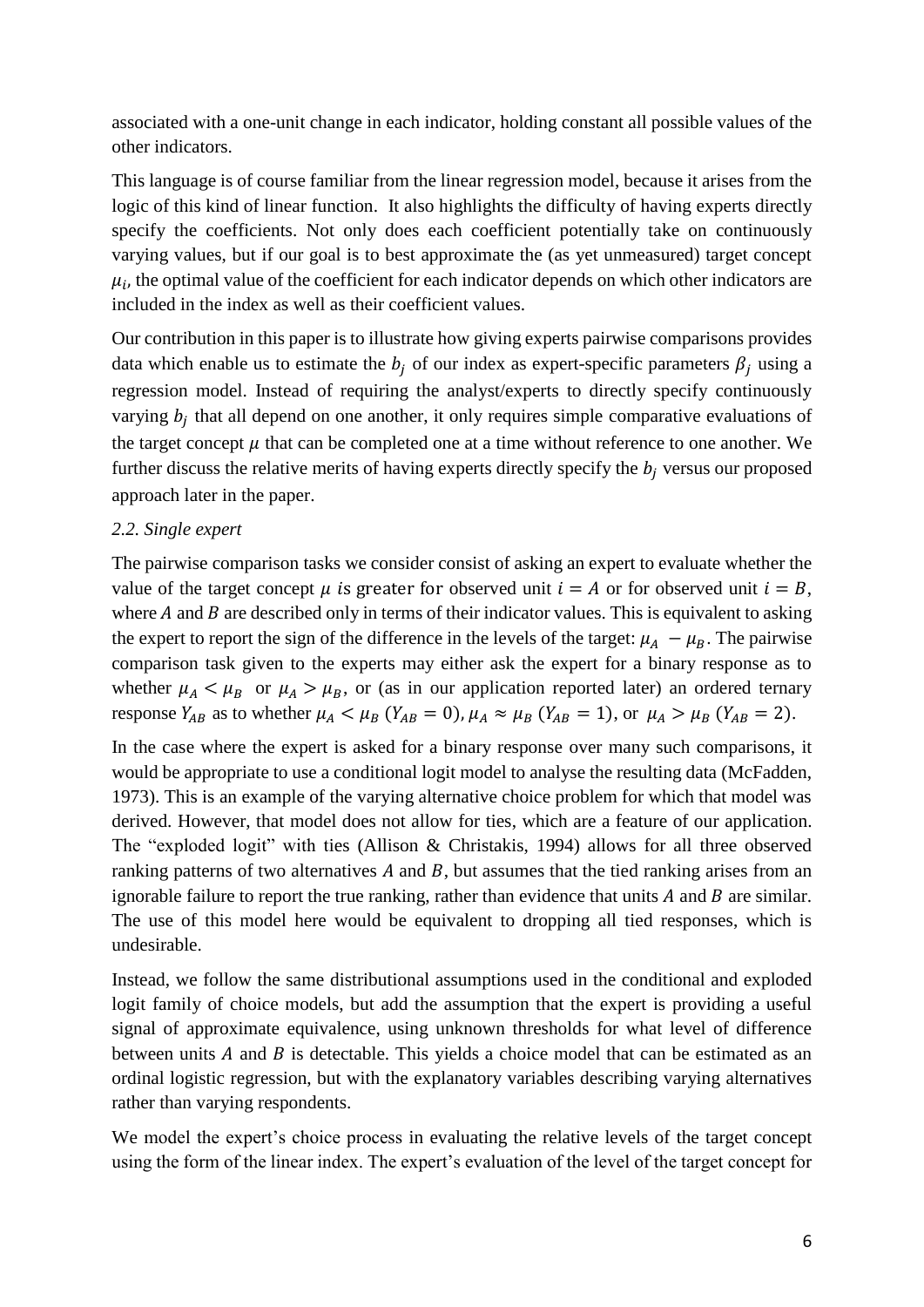unit  $i$  is assumed to be a linear function of the indicator values presented to them plus an error  $\varepsilon_i$ :

$$
\mu_i = \sum_j \beta_j \cdot I_{ij} + \varepsilon_i
$$

When the expert is then asked to compare the indicator profiles of two units A and B, they are being asked to evaluate  $\mu_A$  versus  $\mu_B$ . Their choice between the two will then be determined by the difference in their perception of the relative levels of the target concept for the two units:

$$
\mu_A - \mu_B = \sum_j \beta_j \cdot (I_{Aj} - I_{Bj}) + \varepsilon_A - \varepsilon_B
$$

If we assume, following the derivation of the conditional logit model (McFadden, 1973), that the  $\varepsilon_i$  have a Type-I extreme value distribution,

$$
f(\varepsilon_i) = exp(-\varepsilon_i - exp(-\varepsilon_i))
$$

then the difference  $\varepsilon_{AB} = \varepsilon_A - \varepsilon_B$  has a logistic distribution. Finally, we assume that the observable choice depends only on the expert's value of  $\mu_A - \mu_B$ , such that the expert reports  $\mu_A < \mu_B$  ( $Y_{AB} = 0$ ),  $\mu_A \approx \mu_B$  ( $Y_{AB} = 1$ ), or  $\mu_A > \mu_B$  ( $Y_{AB} = 2$ ) according to the following definition:

$$
Y_{AB} = 0 \text{ if } (\mu_A - \mu_B) \le \alpha_1
$$
  

$$
Y_{AB} = 1 \text{ if } (\mu_A - \mu_B) > \alpha_1 \text{ and } (\mu_A - \mu_B) \le \alpha_2
$$
  

$$
Y_{AB} = 2 \text{ if } (\mu_A - \mu_B) > \alpha_2
$$

Because  $\varepsilon_{AB}$  follows a logistic distribution, the above assumptions describe an ordered logistic regression, where the observed outcome is the expert's pairwise comparison response and the explanatory variables are the differences  $I_{Aj} - I_{Bj}$  between the indicator values of the two units A and  $\hat{B}$  that are being compared, for each of the indicators entering the linear index.

The measure of interest is defined for any unit  $i$  by the original linear form:

$$
\widehat{m}_i = \sum_j \widehat{\beta}_j \cdot I_{ij}
$$

One assumption of this procedure is that experts' assessments follow the linear aggregation model. To the extent that they do not, the procedure will estimate a linear index that approximates how those experts non-linearly aggregate indicator values across the range of indicators presented in the experiment. Another assumption of this procedure is that experts generate noisy responses, rather than perfectly reporting the sign of  $\sum_j \beta_j \cdot (I_{Aj} - I_{Bj})$ . If experts in fact perfectly follow the linear aggregation model, estimation of the logistic regression may require regularisation to point-identify the coefficients and to avoid complete separation.

### *2.3. Multiple experts*

For most social science concepts, it is implausible that two experts will apply exactly the same coefficient values when aggregating different indicators towards measuring a target concept. Thus, variation in coefficient vectors associated with different coders is both inevitable and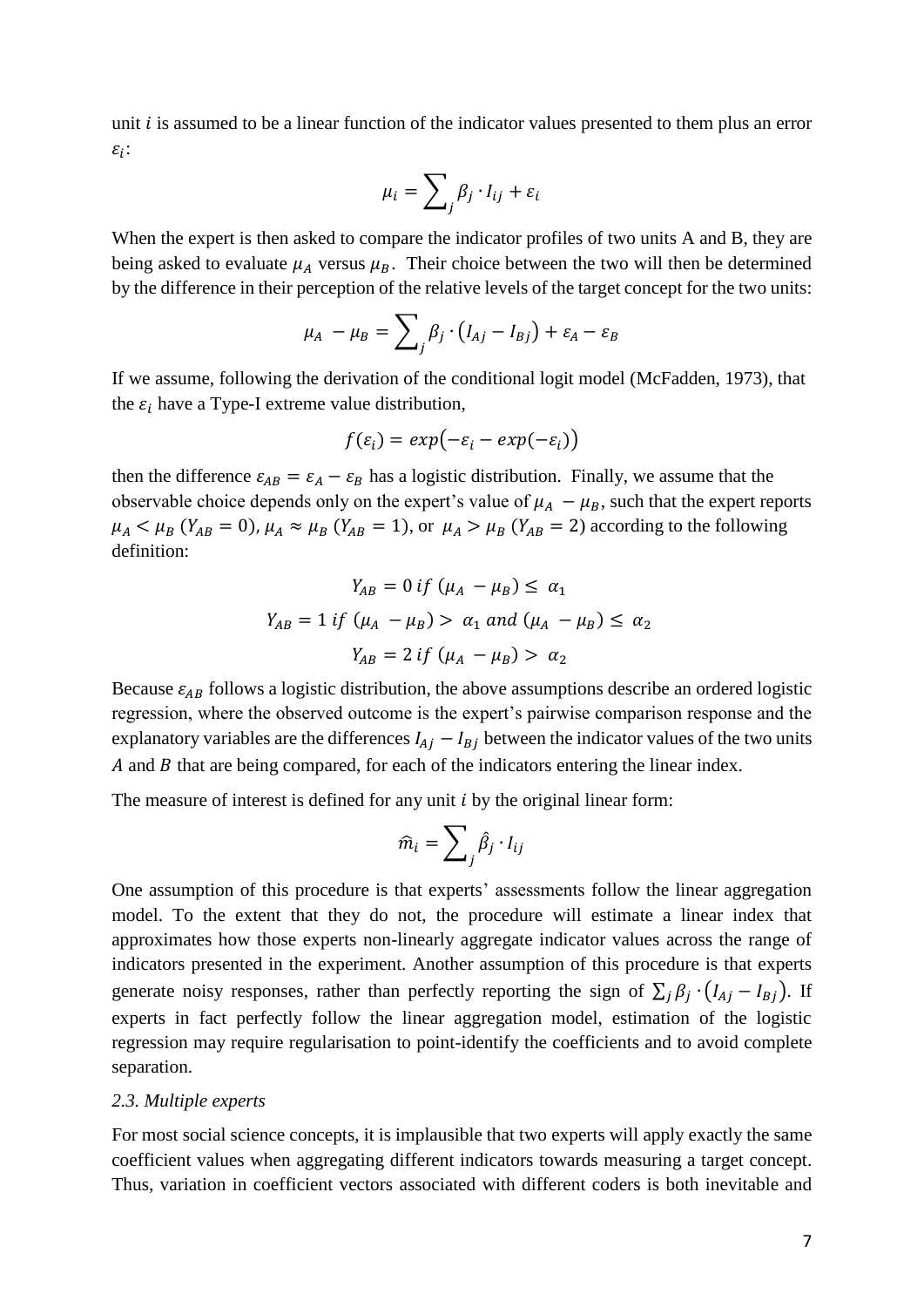often an object of study in itself (Greco et al., 2018). In many applications, differences between the average coefficients assigned by subgroups of coders (e.g. experts from different countries or stakeholders with different objectives) may be of substantive interest, as in the case where one wishes to assess how the relative importance of various indicators towards the operationalisation of a concept varies across contexts.

While a single expert responding to pairwise comparisons might plausibly follow the data generating process described above, or some approximation thereof, a set of experts drawn from some population will produce response patterns that are best approximated by different sets of coefficients  $\beta_j$ , even in the large sample limit of each coder evaluating many pairwise comparisons. Thus, it is natural to extend the ordered logistic regression described above to a multilevel model with random coefficients  $\beta_{ki}$  for each expert k. Using such a model, it is possible to either construct fitted values using the random coefficients for a particular expert, yielding an expert-specific measure that reflects that expert's judgments about how to aggregate the indicators, or to construct a measure based on the average coefficient that reflects a *consensus* regarding how the indicators ought to be aggregated. There are other possible variations as well, such as using interactions to define groups of experts with (potentially) different average coefficient values based on observable attributes of the experts. As in the case of our application below, we may be interested not only in the average expert evaluation of these comparisons, but also the degree of variation in those evaluations and whether disagreements reflect observable features of the experts.

## *2.4. Design Considerations*

In designing the elicitation of expert views, it is important to keep in mind several design considerations, which depend on the goal of the exercise and what kinds of validity tests are important for the application. The simplest applications of the methodology we propose are those where one wants to precisely estimate the linear index that best approximates a single expert's implicit aggregation of the indicators. In such an instance, the data collection requires a large number of comparisons from that expert, so that the  $\hat{\beta}_j$ , and thus also the fitted values  $\hat{m}_i$ , can be precisely estimated. Standard regression methods provide the estimation precision for both the coefficients and fitted values.

A major advantage of the approach comes where it is possible to use multiple experts, rather than relying on a single expert, as this enables the measurement exercise to pool expertise from multiple experts as well as assessing the extent to which those experts (dis)agree. In such cases, where one wants to precisely estimate the average across a population of experts, the number of comparisons that one needs to run per expert will depend on the variation in the coefficients implicitly used by the experts in their evaluations. The less the  $\beta_{kj}$  vary across experts k, the closer the data requirements are to the single expert case. It does not take very many experts to confirm that those experts are all following a very similar linear model, if that is in fact the case. The more the  $\beta_{ki}$  vary across experts k, the more data from more experts are required to precisely estimate the average expert from the broader population of similarly selected experts. Widely divergent experts limit the extent to which the multilevel model can take advantage of partial pooling to identify the average coefficient across the population of experts.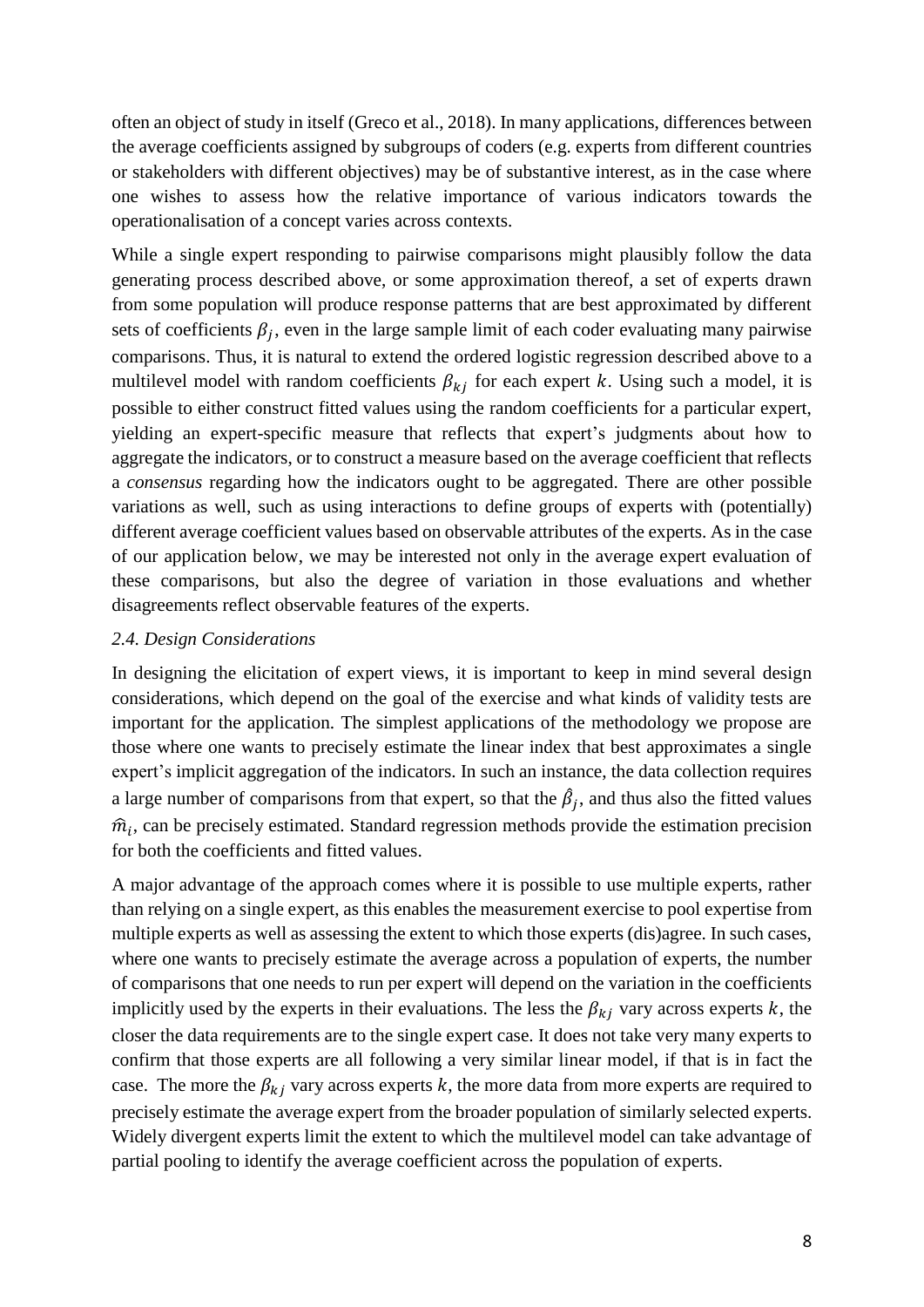While these data requirements cannot be known ex-ante because they depend on the parameters to be estimated, it is still always the case that, with a sufficient number of responses per expert and a sufficient number of experts, we can construct expert-specific indices as well as describing the population of these. Understanding the extent of expert consensus about a social science concept is often valuable as an object of study in itself, in addition to providing a validation check on the intercoder reliability of the scale that has been derived in comparison to the scales that might have been derived using the opinions of another set of similarly selected experts or coders.

# **3. Application**

# *3.1. Productive ageing*

Productive ageing is defined as older adults' participation in activities that produce goods and services, or develop other people's capacity to do so, whether for pay or not (Bass & Caro, 2001). In this application we adopt a commonly used operationalisation of productive ageing as participation in activities that have economic value or, equivalently, that would have to be paid for if older adults did not perform them (Morrow-Howell et al., 2001). We thus consider four activity domains: paid work; volunteer work for charities, religious or political organisations; grandchild care; and informal care or household help to adults, including family members, friends and neighbours. While alternative definitions exist that consider broader sets of activities (e.g. Fernández-Ballesteros et al., 2011), narrow definitions are more widely used as they facilitate comparison and replication (Morrow-Howell et al., 2001).

Productive ageing represents an ideal application for the method developed here, for four main reasons. First, productive ageing is a pragmatically defined concept, in the sense that it is defined by researchers to summarise observed data, rather than intended to represent a latent variable that is causally generating correlations among a set of indicators. This is evident from the fact that correlations in time spent working, in informal care and in volunteering will necessarily reflect older adults' time allocation between different activities, and they may therefore be negative even though, theoretically, all activities positively indicate productive ageing, the concept of interest.

Second, productive ageing is a well-established concept, for which relevant indicators have been identified, are included in many ageing surveys, and are broadly accepted by those who study the concept (Hank, 2011; Morrow-Howell et al., 2001; Strauss & Trommer, 2018). This allows us to "skip" the important step of selecting items for the purposes of illustrating this application, and to focus on the weighting of such items, which is of primary interest for this study. We note that, were we measuring a new concept, some form of content validation of the items would need to be performed beforehand (Boateng et al., 2018). For this application, all the relevant indicators of "productive ageing" (paid work; volunteering; grandchild care; informal care) are available in cross-national comparative ageing surveys such as the Health and Retirement Study (HRS) in the United States (US); the Survey of Health, Ageing and Retirement in Europe (SHARE); the English Longitudinal Study of Ageing (ELSA); and the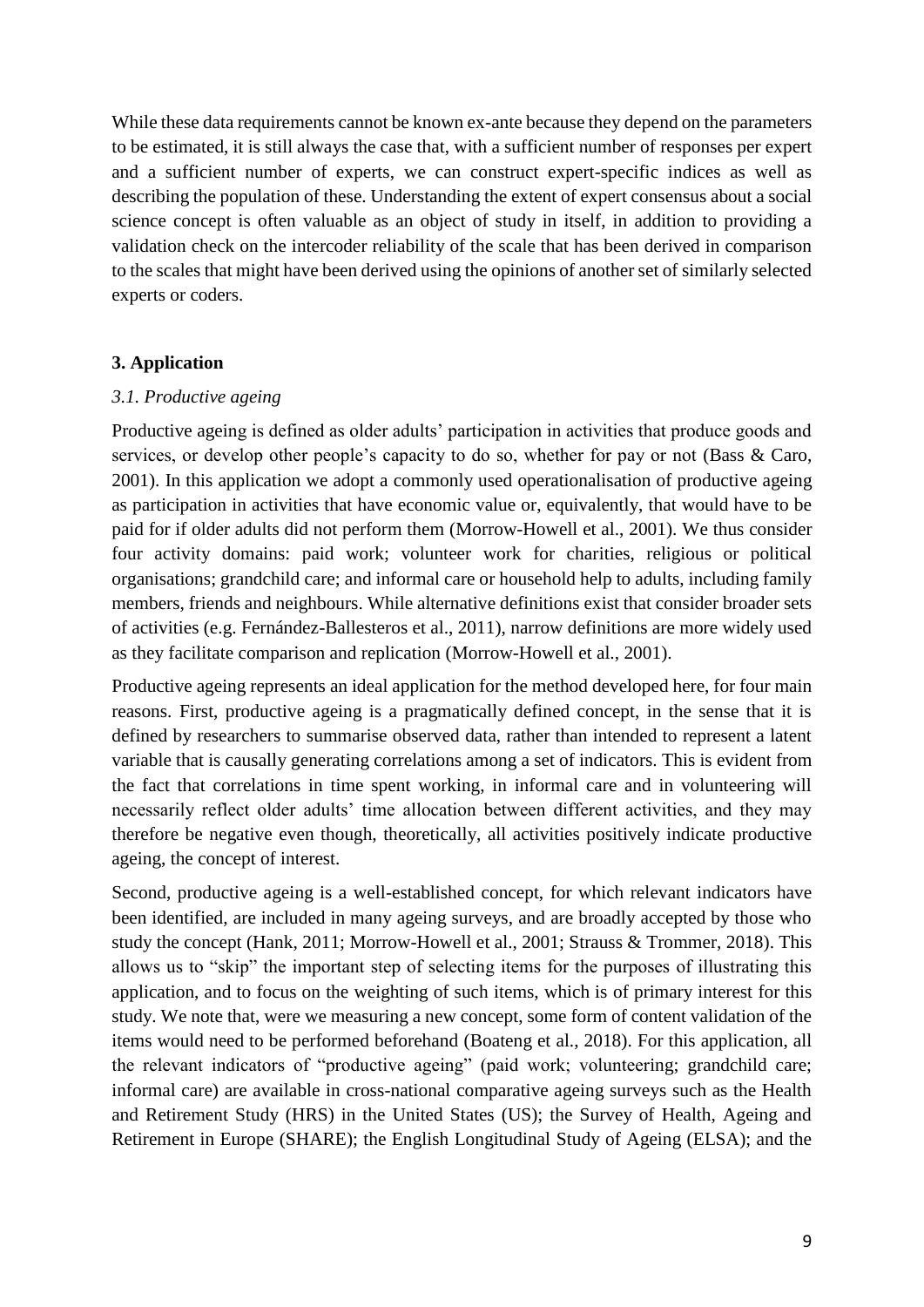Korean Longitudinal Study of Ageing (KLoSA). We use two of these datasets for the generation of our scale.

Third, despite the wide use of the concept in social demography and gerontology, the measurement of productive ageing so far has largely been based on weighting schemes with little or no theoretical foundation. Among the empirical studies that measure the concept by aggregating indicators of the four activity domains, by far the most common approaches consist in summing up the number of activities (Baker et al., 2005) or the number of hours (Herzog et al., 1989; Loh & Kendig, 2013) of productive involvement. Other studies have built productive ageing indices that rank subjects based on type, diversity and frequency of participation (Glass et al., 1999). Still, no attempt is made to assign a value to each activity and, as a general problem with these types of aggregations, individuals with very different forms and intensities of involvement end up being clustered together in the same group or percentile of the distribution. A way of aggregating activity indicators that explicitly gives a relative weight to each of them is to assign activities a monetary value by estimating equivalent wages for each activity, or the amount of money that would be needed to purchase equivalent services on the market (Fernández-Ballesteros et al., 2011; Herzog & Morgan, 1992). However, such methods have been criticised as inappropriate on the grounds that older people's participation has value beyond monetary terms, which has limited their use in practice (Morrow-Howell et al., 2001). Alternatively, some researchers have adopted data-driven measurement methods, which avoid difficult measurement questions by "letting the data decide". For example, Paúl, Ribeiro and Texeira (2012) make use of PCA to identify and aggregate indicators of "active ageing" in Portugal. However, as we have argued, there is no reason to expect that the weights derived from these methods will result in an adequate measure for pragmatically defined concepts like productive (or active) ageing. In our empirical application below, we show how badly they can go awry. Partly as a result of the difficulties in weighting and aggregation towards a "productive ageing" index, most empirical research on the topic so far has resorted to analysing activities as separate dependent or independent variables, thus avoiding the measurement problem by giving up on directly studying the concept of interest (Hank, 2011; Hinterlong et al., 2007).

Fourth, productive ageing makes for an interesting application of our method because the extent to which different activities are considered "productive" – i.e., the coefficient on each activity indicator – is likely to vary across contexts depending on factors such as social policies and cultural norms around families and intergenerational relations (Chen et al., 2016). There is the possibility that relative rankings of adults with identical activity profiles in terms of "productivity" might differ across countries, making it difficult to compare the level of productive ageing across societies (Chen et al., 2016). The method we develop in this study can be used to compare operationalisations of a concept across coders and groups of coders, which we demonstrate by comparing evaluations of productive ageing between a group of Italian and a group of South Korean academics. Italy and South Korea make good cases for comparison. On the one hand, in both countries, productive ageing is topical in light of demographic ageing (OECD, 2017; Rouzet et al., 2019). On the other hand, the academic discourse on productive ageing in Italy focuses on the role of older adults in increasing the productive capacity of their family members, for instance by facilitating young mothers' labour force participation through grandchild care (Arpino et al., 2014; Bratti et al., 2018). In Korea,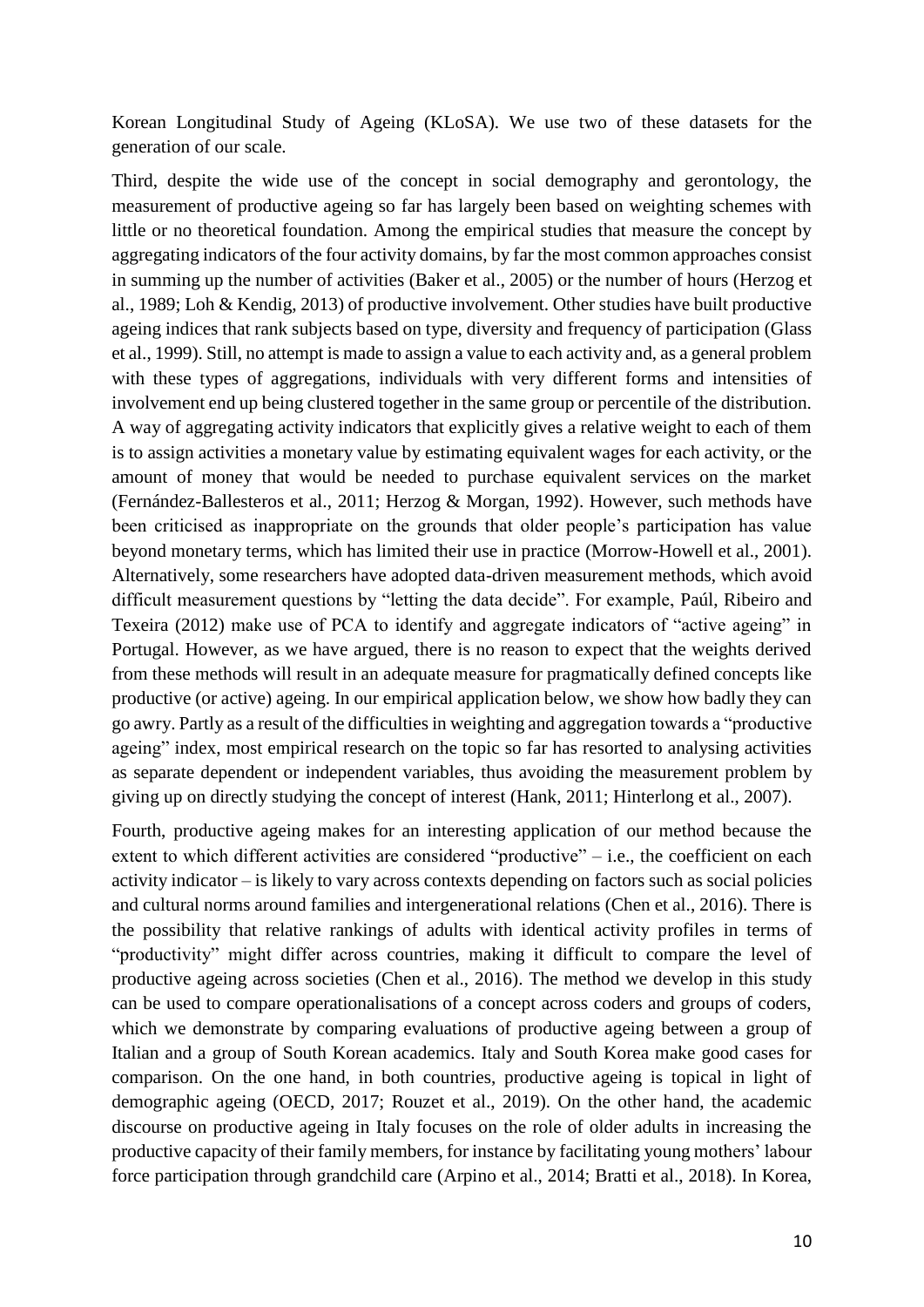the growth-oriented policy focus, combined with patriarchal cultural values around the family, imply that unpaid family care may not be considered a socially recognised productive accomplishment, and that conceptualisations of productivity may focus more strongly on activities performed outside the household (Lee & Lee, 2014).

Our main purpose in this application is to demonstrate the method we propose. At the same time, this application represents a useful "proof of concept" for productive ageing research. As argued above, given that productive ageing is pragmatically defined as a summary of indicators, the validity of a productive ageing scale is maximised when relying on normative judgements to assign the indicator weights (Saisana et al., 2005). Therefore, our expert-derived scales provide a useful benchmark against which we test commonly used scales in productive ageing research using the same indicator data.

# *3.2. Data*

The first step for data collection was the generation of "productivity profiles" of older adults participating to different extents in paid work, volunteering, grandchild care and help or care to sick or disabled adults. We took the data for the generation of profiles from the KLoSA (http://survey.keis.or.kr/eng/klosa/klosa01.jsp) and from the Italian sample of the SHARE (http://www.share-project.org/) at baseline. These surveys contain information on various socio-demographic characteristics of older people in each country, and also include modules on respondents' participation in different productive roles. The target population of KLoSA at baseline consists of individuals aged 45 and above in 2006, excluding younger spouses and people living in institutions (KEIS, 2014). The first wave of SHARE targets all Italians aged 50 and above and not living in an institution in 2004, and their spouses regardless of age (Börsch-Supan & Jurges, 2005). We restricted our samples to respondents in both surveys aged 50 and above at baseline, excluding younger spouses. KLoSA has a sample size of 10,248 individuals, while the Italian SHARE sample consists of 2,558 respondents.

KLoSA and SHARE contain similar information on respondents' participation in paid work, volunteering for charities, religious and political organisations, provision of care to grandchildren, and provision of informal care or household help to adults. However, the two surveys differ in how frequency of participation in each activity is categorised. In KLoSA, paid work, grandchild care and informal care are measured in self-reported hours per week, and frequency of volunteering is measured on a scale from "nearly every day" to "never". In SHARE, by contrast, only paid work is measured in weekly hours, and all other activities are measured using frequency scales. Table 1 shows our categorisation of frequencies for each activity, separately by survey. Based on these categories, we derived two separate coding tasks, one using the KLoSA categories and the other one using the SHARE categories.

We used the Shiny package in R to build an interactive web application that presents coders with a comparison of two profiles of older adults, A and B, described by their frequency of participation in each of the four productive activities under study. The profiles A and B were sampled with equal probability from the set of unique observed profiles. For each pair, the coder is asked to select whether 'A is more productive than B', 'A and B are similarly productive', or 'B is more productive than A' based on A's and B's productivity profiles. The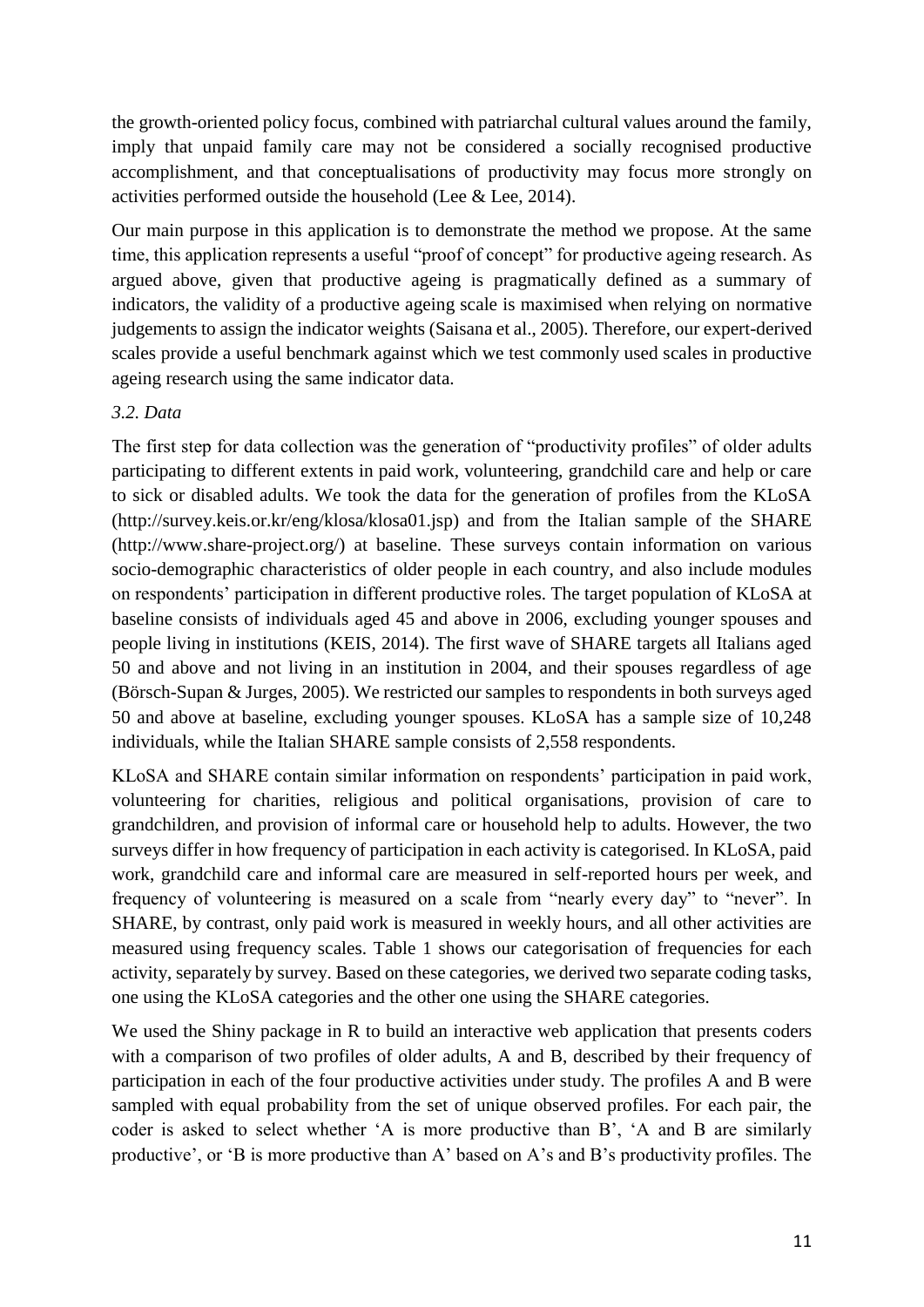coder's selection and the activity profiles of both individuals in the pair are then saved as an observation in our dataset.

|                         | <b>KLoSA</b>             | <b>SHARE</b>             |
|-------------------------|--------------------------|--------------------------|
| Paid work               | <b>Never</b>             | <b>Never</b>             |
|                         | $1-10$ hours/week        | $1-10$ hours/week        |
|                         | $11-20$ hours/week       | 11-20 hours/week         |
|                         | 21-30 hours/week         | 21-30 hours/week         |
|                         | 31-40 hours / week       | 31-40 hours / week       |
|                         | More than 40 hours/ week | More than 40 hours/ week |
| <b>Volunteer for</b>    | <b>Never</b>             | <b>Never</b>             |
| charities, religious or | Less than once per month | Less than once a week    |
| political organisation  | 1-3 times per month      | Once or twice a week     |
|                         | 1-3 times per week       | About every day          |
|                         | Nearly every day         |                          |
| <b>Grandchild care</b>  | <b>Never</b>             | Never                    |
|                         | 1-10 hours/week          | Less than once a month   |
|                         | 11-20 hours/week         | Once or twice a month    |
|                         | 21-30 hours/week         | Once or twice a week     |
|                         | $31-40$ hours / week     | About every day          |
|                         | More than 40 hours/ week |                          |
| Informal care or help   | <b>Never</b>             | Never                    |
| to sick or disabled     | 1-10 hours/week          | Less than once a month   |
| adults                  | $11-20$ hours/week       | Once or twice a month    |
|                         | 21-30 hours/week         | Once or twice a week     |
|                         | $31-40$ hours / week     | About every day          |
|                         | More than 40 hours/ week |                          |

Table 1. Frequency categories for each activity in the KLoSA and SHARE tasks

We collected data from five Korean and six Italian academics, who are described in anonymised form in Table 2. We recruited experts by initially contacting academics whose curriculum vitae and publication history indicate a research interest in productive ageing in the context of their country of origin. Some of the respondents were also able to suggest other colleagues to recruit. We asked each academic to keep in mind the definition of productive ageing relative to her or his own country when taking part in the coding task, regardless of whether they were performing the task containing the KLoSA or the SHARE categories. The Korean academics completed the task between July and August 2017, and the Italian academics completed it between October and December 2017.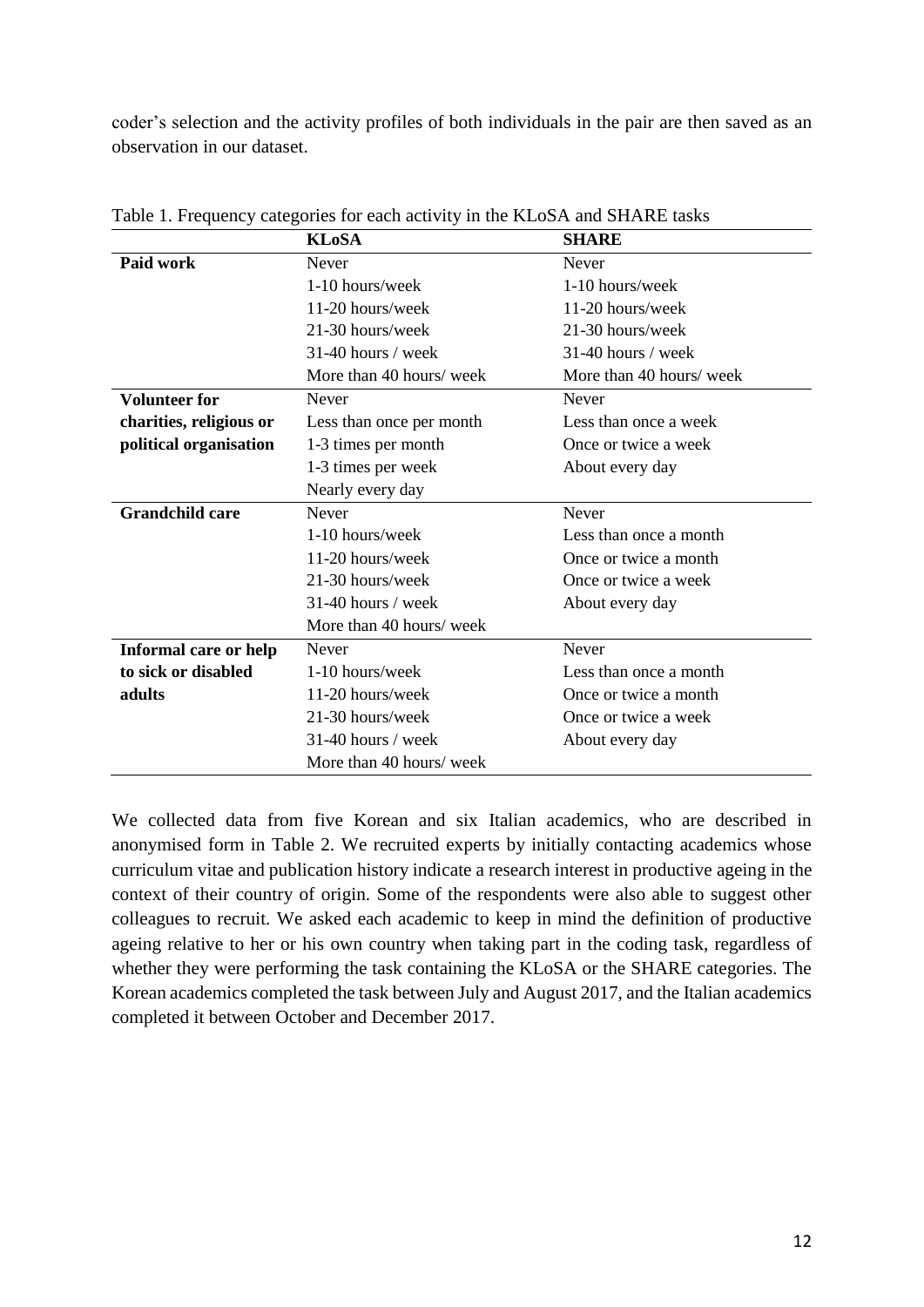| Coder                       | <b>Country of PhD</b> | <b>Country of institutional</b> | Date of coding          |
|-----------------------------|-----------------------|---------------------------------|-------------------------|
|                             |                       | affiliation                     |                         |
| <b>South Korean experts</b> |                       |                                 |                         |
| $K-1$                       | <b>United States</b>  | Republic of Korea               | 03.07.2017              |
| $K-2$                       | <b>United States</b>  | Republic of Korea               | 11.07.2017              |
| $K-3$                       | <b>United States</b>  | Republic of Korea               | 12.07.2017              |
| $K-4$                       | <b>United States</b>  | Republic of Korea               | 20.07.2017              |
| $K-5$                       | <b>United States</b>  | Republic of Korea               | 16.08.2017              |
| <b>Italian experts</b>      |                       |                                 |                         |
| $I-1$                       | Italy                 | Italy                           | 22.10.2017              |
| $I-2$                       | Italy                 | Italy                           | 23.10.2017              |
| $I-3$                       | United Kingdom        | United Kingdom                  | 23.10.2017 & 11.12.2017 |
| $I-4$                       | Italy                 | Italy                           | 13.11.2017              |
| $I-5$                       | Italy                 | Spain                           | 15.11.2017              |
| $I-6$                       | Germany               | Germany                         | 01.12.2017              |

Table 2. Coders' characteristics and dates for the conjoint task, by country

All the Korean and three of the Italian experts (I-4, I-5 and I-6) performed comparisons exclusively on the KLoSA categories. Two Italian academics (I-1 and I-2) performed comparisons exclusively on the SHARE categories, and one Italian academic (I-3) performed the task with both sets of categories on different dates. Table 3 shows the number of pairwise comparisons made by each expert, by country and task completed. The highest number of comparisons made was 145 and the lowest was 51. Our final sample consists of 1,021 pairwise comparisons, 683 of which performed on the KLoSA and 338 of which on the SHARE task.

| Table 5. Fourther of comparisons by country, task and couch (total – 1021) |                              |       |       |       |              |       |       |     |                   |    |         |    |
|----------------------------------------------------------------------------|------------------------------|-------|-------|-------|--------------|-------|-------|-----|-------------------|----|---------|----|
| Country                                                                    | <b>Italy</b>                 |       |       |       |              |       | Korea |     |                   |    |         |    |
| n                                                                          | 648                          |       |       |       |              | 373   |       |     |                   |    |         |    |
| <b>Task</b>                                                                | <b>SHARE</b><br><b>KLoSA</b> |       |       |       | <b>KLoSA</b> |       |       |     |                   |    |         |    |
| n                                                                          | 338                          |       | 310   |       |              | 373   |       |     |                   |    |         |    |
| Coder                                                                      | I-1                          | $I-2$ | $I-3$ | $I-3$ | $I-4$        | $I-5$ | $I-6$ |     | $K-1$ $K-2$ $K-3$ |    | K-4 K-5 |    |
| n                                                                          | 82                           | 145   |       | 70    | 75           | 65    | 100   | 101 | 51                | 65 | 104     | 52 |

Table 3. Number of comparisons by country, task and coder (total  $= 1021$ )

## *3.3. Model*

As outlined above (section 2.2), we model the choices made by experts using ordinal logistic regression models for the choice between 'A is more productive than B', 'A and B are similarly productive', and 'B is more productive than A'. The predictors that enter the model are constructed solely from the attributes of A and B. We construct dummy variables  $X_A$  and  $X_B$ from the activity levels for A and B respectively, omit the "never" category for each activity, and then define the matrix of predictors for the ordinal logistic regression  $X_{BA} = X_B - X_A$ , a matrix consisting of values -1, 0, and 1. This means that each coefficient in the resulting regression corresponds to an additive effect (on the log-odds of B being considered relatively more productive than A) of B moving from never engaging in an activity to a higher level of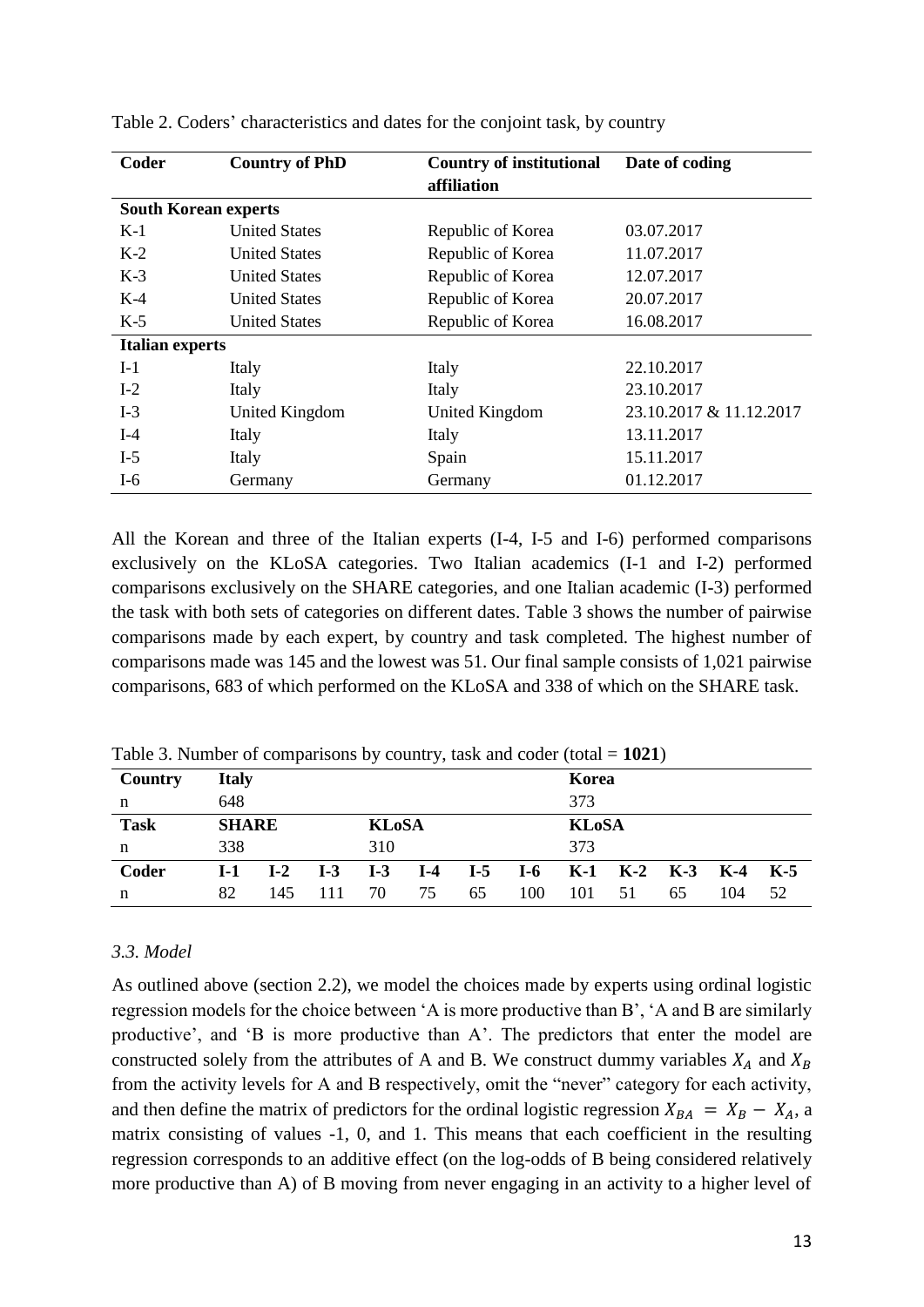that activity or of A moving from that higher level to never, holding constant both A and B's other activities. For our analysis pooling multiple coders, we hierarchically model the coefficients for each coder for each indicator category as normal draws from a "consensus" coefficient with estimated variance.

Having estimated the coefficients for each indicator category, we use these to generate a measure of productive ageing for each respondent in KLoSA or SHARE by calculating  $\hat{\beta}X_i$ given that respondent's observed set of indicators. This yields a cardinal measure of productive ageing that reflects the relative importance that the experts implicitly place on different indicator categories in their pairwise comparisons. This measure is on a log-odds scale defined by the expert's choices. The usual arguments for translating the log-odds into odds do not apply in this context because we are not ultimately interested in the effect of activities on productivity. We are interested in the extent to which participating in a certain activity with a certain frequency – as opposed to not – leads experts to judge a profile as relatively more productive than another such profile. Since our original motivation was to construct a linear index, it makes sense work with  $\beta X_i$  rather than  $\exp(\beta X_i)$ .

We compare our expert-derived productive ageing scales to those obtained using weighting schemes that have been used in the literature on productive engagement (Baker et al., 2005; Paúl et al., 2012). The comparisons are aimed at assessing two commonly used weighting approaches against the benchmark set by our expert-derived normative scales. First, we obtain a scale by summing up the number of activities that older individuals in each survey perform. This is a widely used strategy in productive ageing research, particularly for those analysing surveys such as SHARE and KLoSA where not all activities are reported in hours per week (Table 1). The comparison of our expert-derived scales with the equal weighting approach allows us to assess the extent to which our experts value limited participation in multiple roles as opposed to intense participation in a single role.

Second, we compare our scale to measures obtained using data-driven methods of aggregation that are only based on the degree of co-variation among activity indicators in the data. We treat paid work, volunteering, grandchild care and informal care as ordered categorical variables, using the same frequency categories as those used for the coding task and described in Table 1. For each survey, we generate a matrix of the polychoric correlations among the four ordinal variables, and perform PCA and FA on that matrix. We focus on the first principal component and the one-factor model, which is also the optimal model as suggested by the "very simple structure" criterion (Revelle & Rocklin, 1979). Similar results are obtained deriving factor loadings for a single-factor model using an ordinal response factor analysis model rather than working with the polychoric correlations. We expect the scale derived from such data-driven measurement methods to differ substantially from our expert-derived scales since, as we have argued, there is no reason to believe that the correlations among various activities are primarily induced by variation in an underlying level of "productivity" across older adults.

### *3.4. Results*

We begin by estimating the ordinal logistic model for the experts' selections separately for each expert, and then construct the implied productive ageing scores for each respondent in KLoSA or SHARE (depending on which categories the coder used). As a test of reliability of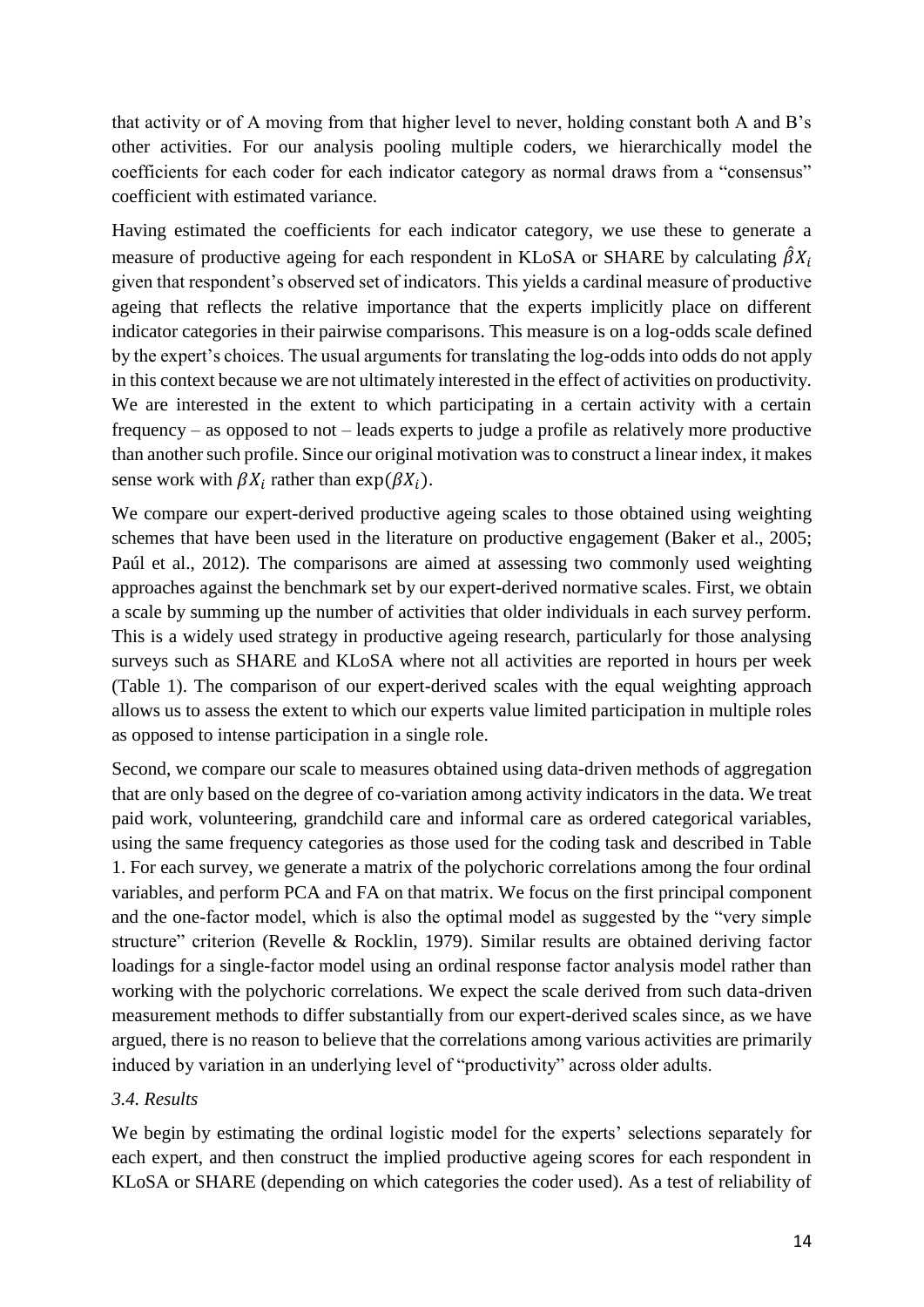the single expert estimates, we tabulate the Pearson correlations between these scores across all pairs of experts (Tables 4 and 5). In this context, where we aim to measure an interval level quantity for which neither the overall mean nor variance of the measure is well defined with respect to the concept, Pearson correlation coefficients are the appropriate measure of reliability. The correlation coefficients provide a measure of the extent to which applying the weighting scheme derived from the judgement of a given expert – as opposed to another – would alter the extent of productive ageing achieved by the same older adult, measured on an interval scale (expressed in log-odds). As such, the correlation matrix provides an initial indication of the robustness of the scale to different coders' weighting schemes.

Table 4 compares the four Italian and five Korean experts who coded comparisons using the indicator categories from KLoSA. Among the Italian experts (I-3 to I-6), the six pairwise correlations range from 0.91 to 0.98. Among the Korean experts (K-1 to K-5), the ten pairwise correlations range from 0.81 to 0.92. Table 5 shows that the three Italian experts who coded comparisons using the indicator categories from SHARE all generated measures that are correlated with one another at 0.94 to 0.96. This indicates a very high level of intercoder reliability: there is not much consequential variation in how the coders weighed the different indicator categories. These results provide strong evidence that the approach of having experts complete pairwise comparison tasks can be effective at generating robust scales. These high correlations resulted from an average of just 93 pairwise comparisons per coder, which was 20–30 minutes work for most of the coders.

Table 4. Correlation  $(\rho)$  of KLoSA productive ageing scores constructed from codings of each coder. Comparisons of Italian with Korean experts enclosed in thick border. Correlations of experts' scores with scores obtained from equal weighting (EW) and factor analysis (FA) in the last two columns.

|       | $I-3$ | $I-4$ | $I-5$ | $I-6$ | $K-1$ | $K-2$ | $K-3$ | $K-4$ | $K-5$ | EW   | FA      |
|-------|-------|-------|-------|-------|-------|-------|-------|-------|-------|------|---------|
| $I-3$ | 1.00  | 0.93  | 0.95  | 0.96  | 0.67  | 0.93  | 0.78  | 0.90  | 0.85  | 0.63 | $-0.29$ |
| $I-4$ |       | 1.00  | 0.91  | 0.98  | 0.77  | 0.93  | 0.87  | 0.97  | 0.92  | 0.68 | $-0.48$ |
| $I-5$ |       |       | 1.00  | 0.91  | 0.67  | 0.93  | 0.73  | 0.88  | 0.81  | 0.57 | $-0.35$ |
| $I-6$ |       |       |       | 1.00  | 0.76  | 0.94  | 0.85  | 0.96  | 0.91  | 0.68 | $-0.42$ |
| $K-1$ |       |       |       |       | 1.00  | 0.83  | 0.90  | 0.81  | 0.87  | 0.89 | $-0.38$ |
| $K-2$ |       |       |       |       |       | 1.00  | 0.83  | 0.92  | 0.92  | 0.70 | $-0.38$ |
| $K-3$ |       |       |       |       |       |       | 1.00  | 0.88  | 0.92  | 0.83 | $-0.43$ |
| $K-4$ |       |       |       |       |       |       |       | 1.00  | 0.89  | 0.69 | $-0.61$ |
| $K-5$ |       |       |       |       |       |       |       |       | 1.00  | 0.76 | $-0.36$ |

Table 5. Correlation  $(\rho)$  of SHARE productive ageing scores constructed from codings of each coder. Correlations of experts' scores with scores obtained from equal weighting (EW) and factor analysis (FA) in the last two columns.

|       | $I-1$ | $I-2$ | $I-3$ | EW   | FA   |
|-------|-------|-------|-------|------|------|
| $I-1$ | 1.00  | 0.96  | 0.95  | 0.82 | 0.41 |
| $I-2$ |       | 1.00  | 0.94  | 0.73 | 0.35 |
| $I-3$ |       |       | 1.00  | 0.74 | 0.36 |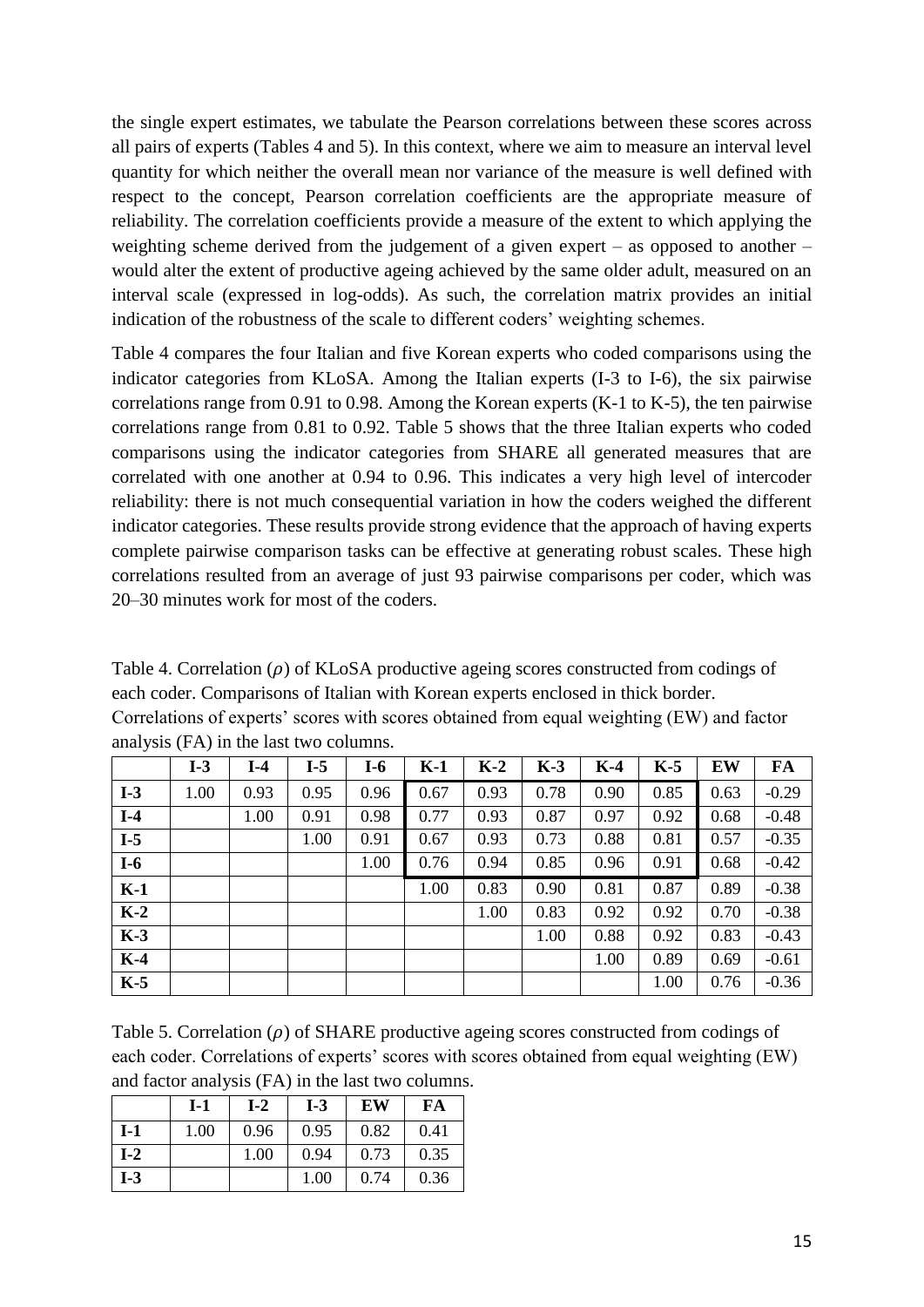Table 6 shows the coefficients from the analyses pooling all coders who performed the KLoSA and SHARE tasks, respectively. It also illustrates how the scale for comparing relative levels of productive ageing between two or more older individuals in KLoSA or SHARE can be obtained by adding up coefficients for those individuals' attributes. For example, an individual working for 31-40 hours per week and looking after grandchildren for 11-20 hours per week in KLoSA would get a score of  $5.09 (= 3.77+1.32)$ , lower than an individual working for the same amount of hours but providing care or help for a sick or disabled adult for 11-20 hours, who gets a score of  $5.58 (= 3.77+1.81)$ .

For each of the four activities, the magnitude of the coefficients on various frequencies relative to the "never" category suggests that experts' judgements are internally consistent, with higher coefficients assigned to higher frequency of participation within each activity domain, and negligible inconsistencies in the ranking of frequencies. It is interesting to notice that, for activities coded using descriptive frequencies rather than hours per week, the "almost every day" category gets by far the highest coefficient, suggesting that the way activity frequencies are reported in a survey may influence researchers' assessments of productivity. The "consensus" coefficients from the analysis pooling all the Korean and Italian coders who performed the KLoSA task give an indication of the relative importance assigned by these experts to each of the four activity domains.

To summarise the results, participation in paid work for more than 40 hours per week as opposed to never is associated with the largest increase in the log-odds of a profile being considered relatively more productive than another profile (3.93), followed by paid work participation for 31 to 40 hours per week (3.77). Provision of informal care is the secondranked activity overall. The coefficients on looking after grandchildren for more than 40 hours per week and on volunteering for charities, religious or political organisations every day, as opposed to never participating in each activity, have similar magnitudes (2.29 and 2.23 respectively), making them the third-and fourth-ranked activities. These findings are in line with a conceptualisation of productive ageing as a reaction to concerns about the financial sustainability of pension and healthcare systems (Bass & Caro, 2001; Herzog et al., 1989). Within this framework, paid work continuation and informal caregiving may represent activities through which older people themselves "make up" for the relative increase in the number of pensioners and long-term care recipients, whereby volunteering and grandchild care may be thought as having higher consumptive or leisurely components (Arpino & Bordone, 2017). Among the three Italian coders who performed the task using the SHARE categories, paid work is also by far the most productive activity. However, these experts assign relatively greater importance to grandchild care and lower to informal caregiving than their colleagues who performed the task using the KLoSA categories.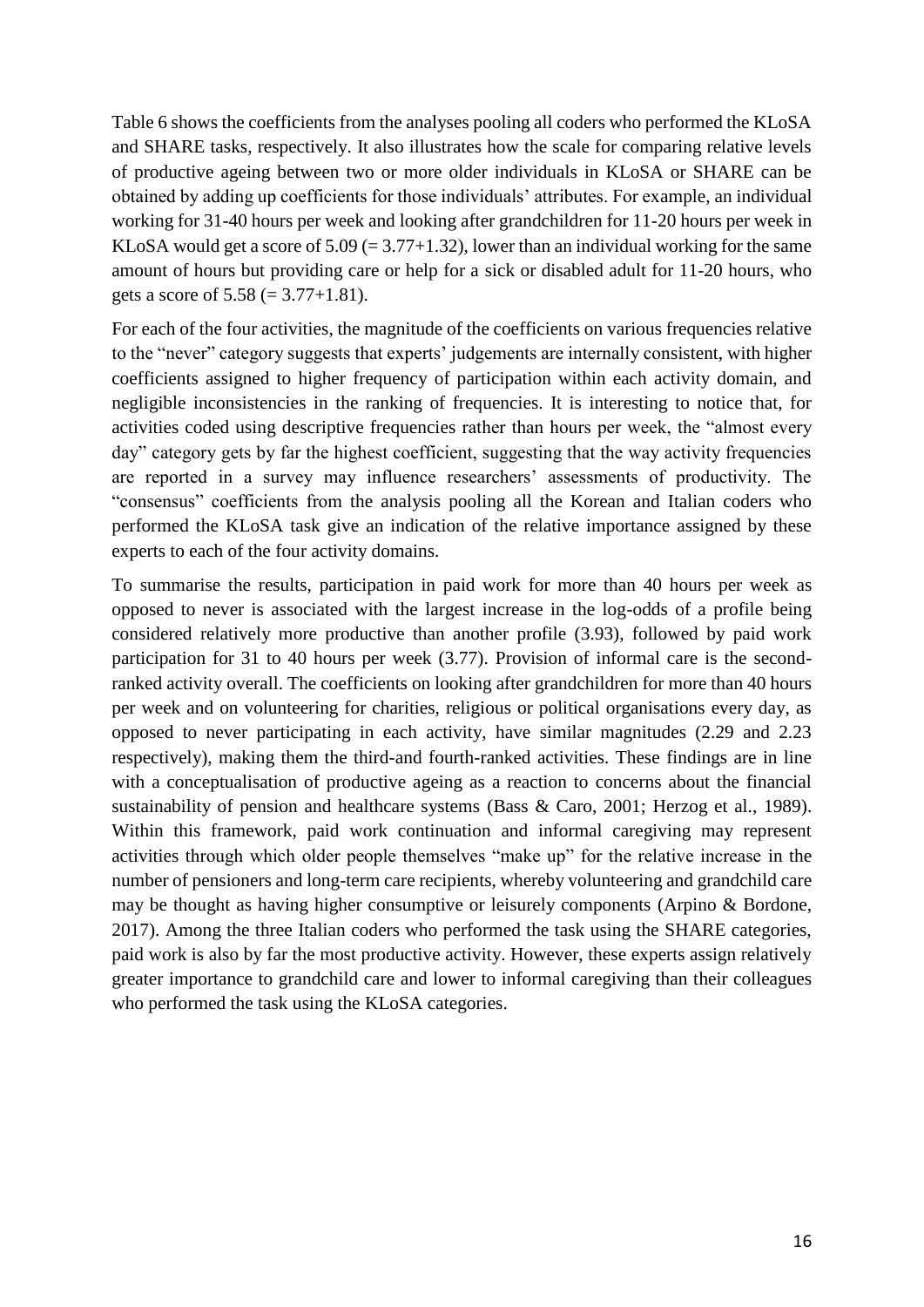|                                          | $\circ$<br><b>KLoSA</b> task | <b>SHARE</b> task |
|------------------------------------------|------------------------------|-------------------|
| Paid work (reference: never)             |                              |                   |
| 1-10 hours/week                          | 1.44(0.31)                   | 0.78(0.43)        |
| 11-20 hours/week                         | 1.31(0.23)                   | 2.47(0.43)        |
| 21-30 hours/week                         | 2.39(0.27)                   | 3.55(0.46)        |
| 31-40 hours/week                         | 3.77(0.28)                   | 5.05(0.50)        |
| More than 40 hours/week                  | 3.93(0.26)                   | 5.21(0.51)        |
| Volunteering (reference: never)          |                              |                   |
| Less than once/month                     | 0.18(0.22)                   |                   |
| 1-3 times/month                          | 0.99(0.20)                   |                   |
| 1-3 times/week                           | 0.93(0.18)                   |                   |
| Nearly every day                         | 2.23(0.25)                   |                   |
| Less than once/week                      |                              | 0.95(0.30)        |
| Once or twice/week                       |                              | 1.10(0.31)        |
| About every day                          |                              | 2.33(0.37)        |
| Grandchild care (reference: never)       |                              |                   |
| 1-10 hours/week                          | 0.59(0.25)                   |                   |
| 11-20 hours/week                         | 1.32(0.26)                   |                   |
| 21-30 hours/week                         | 1.45(0.32)                   |                   |
| 31-40 hours/week                         | 1.77(0.31)                   |                   |
| More than 40 hours/week                  | 2.29(0.24)                   |                   |
| Less than once/month                     |                              | 0.43(0.38)        |
| Once or twice/month                      |                              | 0.44(0.40)        |
| Once or twice/week                       |                              | 1.61(0.34)        |
| About every day                          |                              | 3.45(0.43)        |
| Informal care or help (reference: never) |                              |                   |
| 1-10 hours/week                          | 0.79(0.23)                   |                   |
| 11-20 hours/week                         | 1.81(0.26)                   |                   |
| 21-30 hours/week                         | 1.86(0.28)                   |                   |
| 31-40 hours/week                         | 2.57(0.31)                   |                   |
| More than 40 hours/week                  | 3.08(0.28)                   |                   |
| Less than once/month                     |                              | 0.32(0.31)        |
| Once or twice/month                      |                              | 0.71(0.34)        |
| Once or twice/week                       |                              | 0.95(0.32)        |
| About every day                          |                              | 2.77(0.37)        |
| <b>Intercepts</b>                        |                              |                   |
| $-1 \,   \, 0$                           | $-1.03(0.12)$                | $-1.17(0.20)$     |
| 0 1                                      | 1.02(0.12)                   | 0.92(0.19)        |
| <b>Number of observations</b>            | 683                          | 325               |
| <b>Number of coders</b>                  | 9 (5 Korean, 4 Italian)      | 3 (3 Italian)     |

Table 6. Coefficients and standard errors from ordered logistic regression of experts' responses on the full set of activity indicators, by coding task (KLoSA vs. SHARE)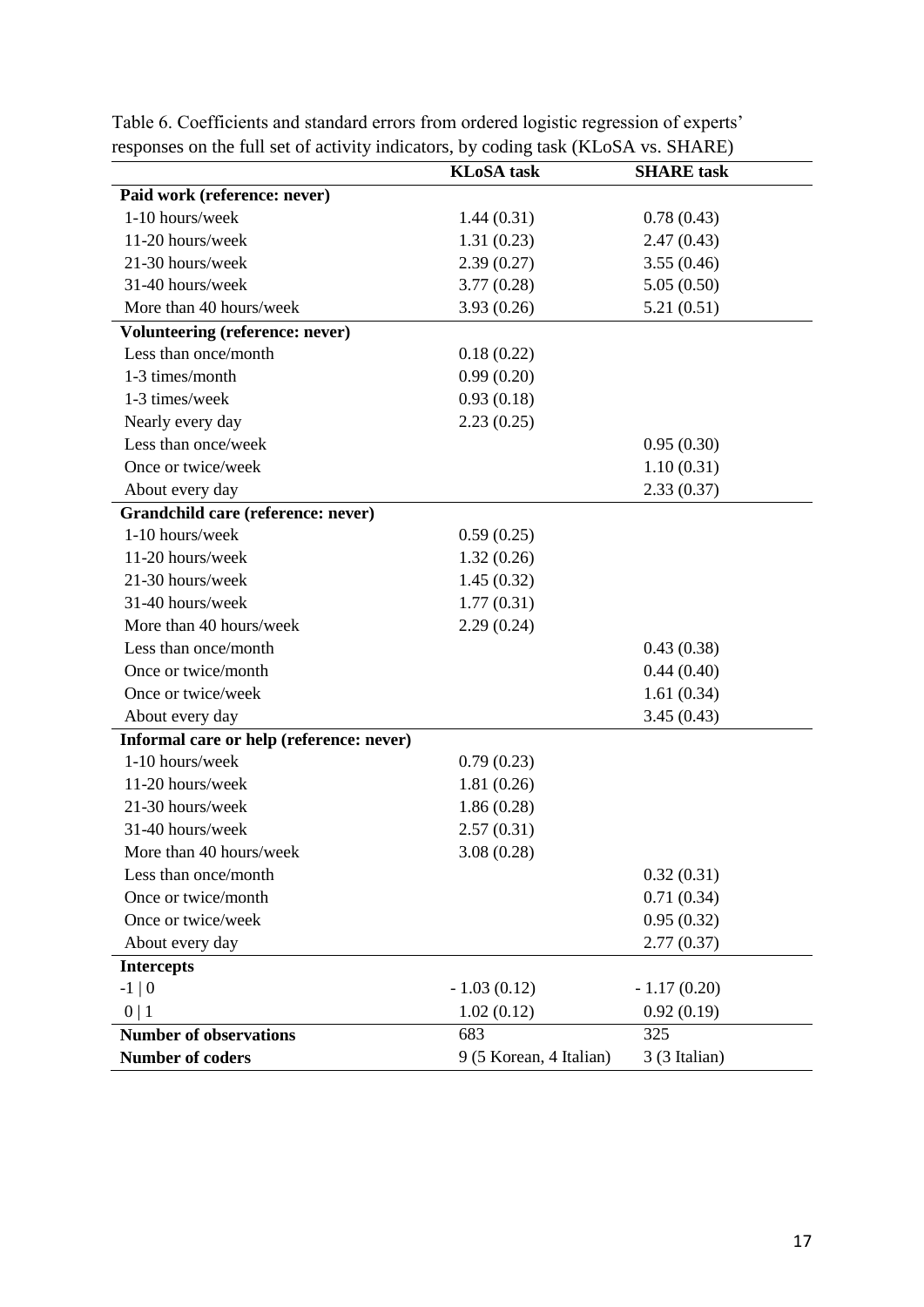Going beyond the consensus estimates, when we compare Italian and Korean experts to one another, we see greater evidence of disagreement. The twenty "cross-cultural" pairwise correlations in the individual scales enclosed in the thick border in Table 4 range from 0.67 to 0.97. Some of these are substantially lower than any of the "within-cultural" correlations discussed above, giving an initial indication that there may be some systematic differences between the coefficients that the Korean and Italian coders put on at least some indicator categories. In order to understand these differences, we estimate a hierarchical model that pools the data from the nine coders who completed comparisons using the KLoSA indicator categories. In this model, we assume that Italian and Korean experts are drawn from different populations of experts, each with a common mean coefficient for each indicator category. In Figure 1, we plot the estimates for the "consensus" scales of Italian versus Korean experts.

The coefficient estimates from the hierarchical model indicate that, while the differences in the evaluation of paid work and informal caregiving are small, there is some evidence of differences in the relative importance of full-time (i.e., more than 40 hours per week) grandchild care provision between the Korean and Italian coders. The largest difference is the much higher importance assigned to volunteer work by Korean experts versus Italian experts. These coefficient differences are the primary explanation for the observed pattern of lower pairwise correlations in the scores generated from the responses of experts from different countries. While not large in an absolute sense, these differences illustrate our expectation that the relative coefficients assigned by experts to various productive roles may partly depend on the socio-cultural context to which the definition of productive ageing is applied.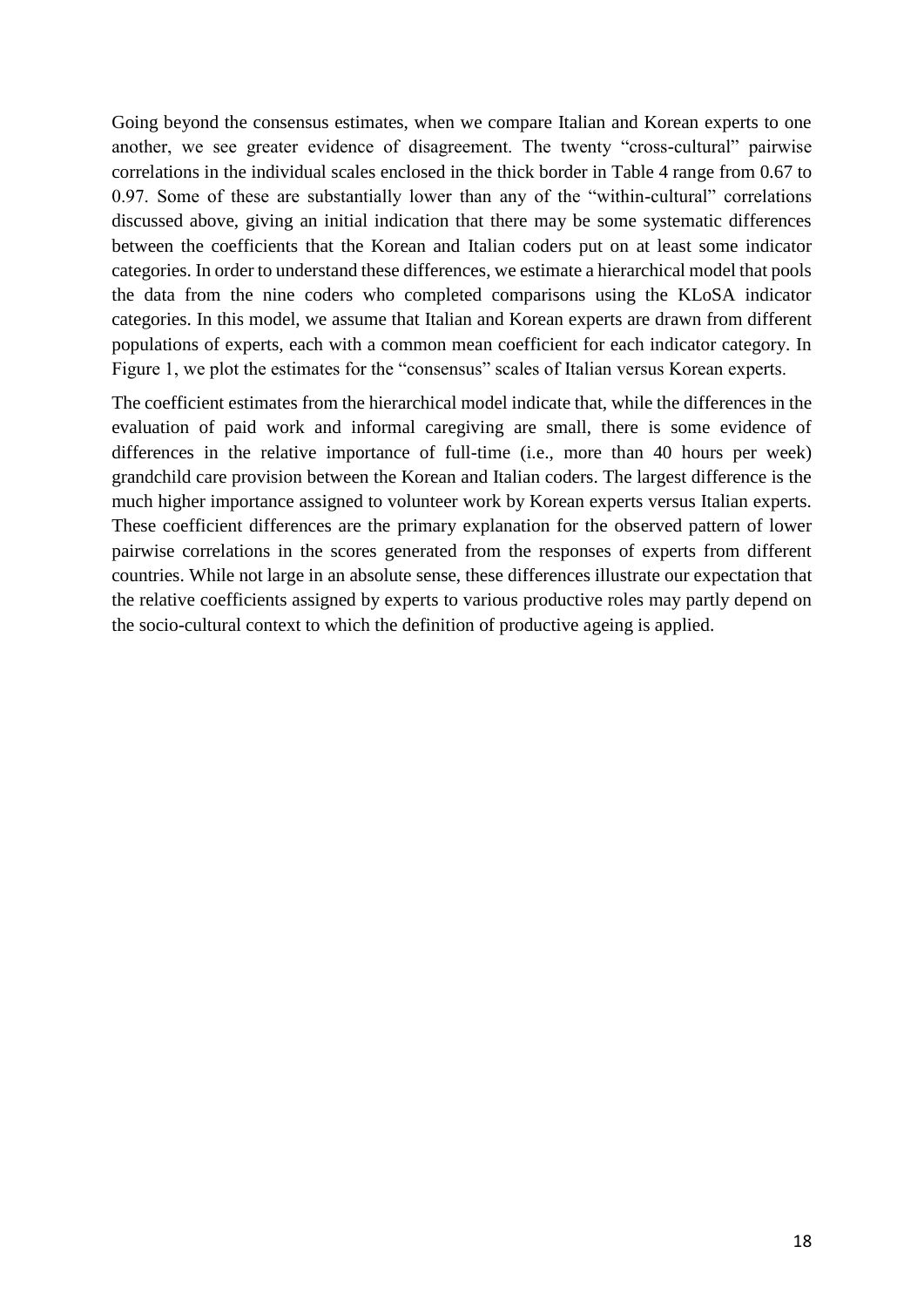Figure 1. Coefficient estimates for Italian versus Korean experts coding using the KLoSA indicator categories.

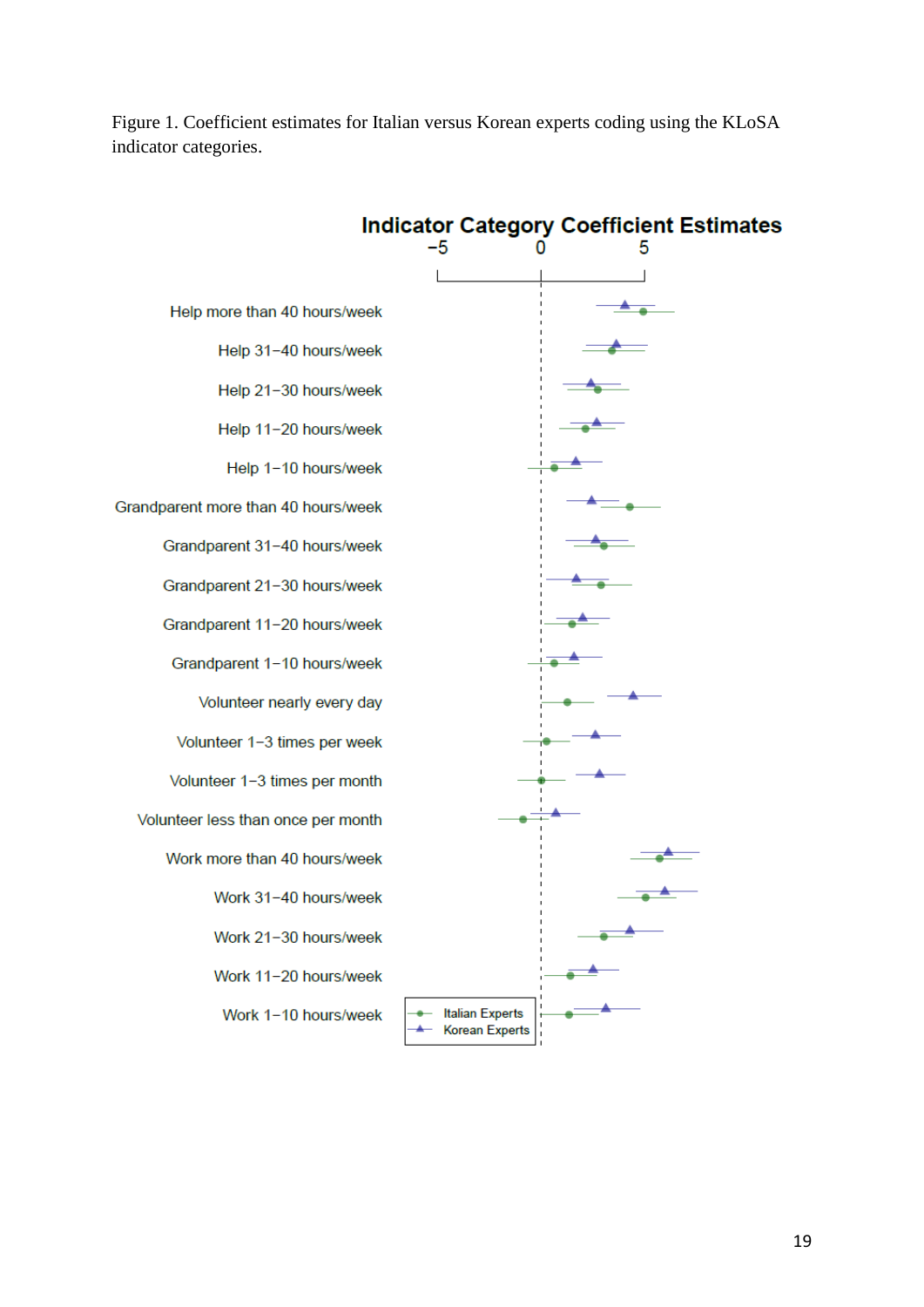The productive aging scores elicited through the coding task can be compared to the scores obtained through alternative normative and data-driven methods of aggregation on the same set of activities. In the commonly used weighting scheme based on summing up the number of activities in which older adults participate, all activities are assigned equal weight, ignoring the frequency with which they are performed. This is equivalent to a linear index in which coefficients are equal and positive for all non-zero levels of all activities, and zero otherwise. Tables 4 and 5 report the correlations between the expert-derived scores and the equal weighting scores in the "EW" columns. For the KLoSA task (Table 4), these correlations range from 0.57 to 0.89 and are generally lower than the correlations of experts' scores with one another. The same is also true for the SHARE coding task, as shown by the correlations under the "EW" column in Table 5, which range from 0.73 to 0.82. With the exception of expert K-1, all expert-derived scales are more strongly correlated with one another (regardless of country of origin) than with the equal weighting scale. The relative values of the coefficient estimates plainly illustrate that experts value some activities (e.g. paid work) as more productive than others (e.g. grandchild care), value higher frequencies of participation as corresponding to higher levels of productivity (Table 6), and do so with a high degree of intercoder reliability.

Lastly, we compare our expert-derived scales to those obtained through data-driven methods of weighting and aggregation. Table 7 shows the factor loadings for single-factor models obtained by performing PCA, FA and an ordinal factor analysis model on the KLoSA and SHARE data, respectively. The standardised factor loadings represent the correlation of each activity with a latent variable, or factor, which summarises (co)variation in the data. The results clearly indicate that the loadings obtained from factor analysis are unlikely to reflect the relative importance of each activity towards productive ageing. In the Korean dataset, the single factor is not positively associated with participation in all four activities, with paid work having a negative association with all the other activities. This is likely to reflect the fact that, in Korea, paid work participation is intensive, and often incompatible with participation in unpaid or family activities (Yang, 2011). For Italian SHARE respondents, we do find a single factor that is positively correlated with higher frequencies of participation in all four activities. However, paid work participation is assigned the lowest weight (i.e. the smallest factor loading) among all activities, suggesting that the latent factor that best explains variation in the data is at most weakly related to productivity as the concept is understood by the experts.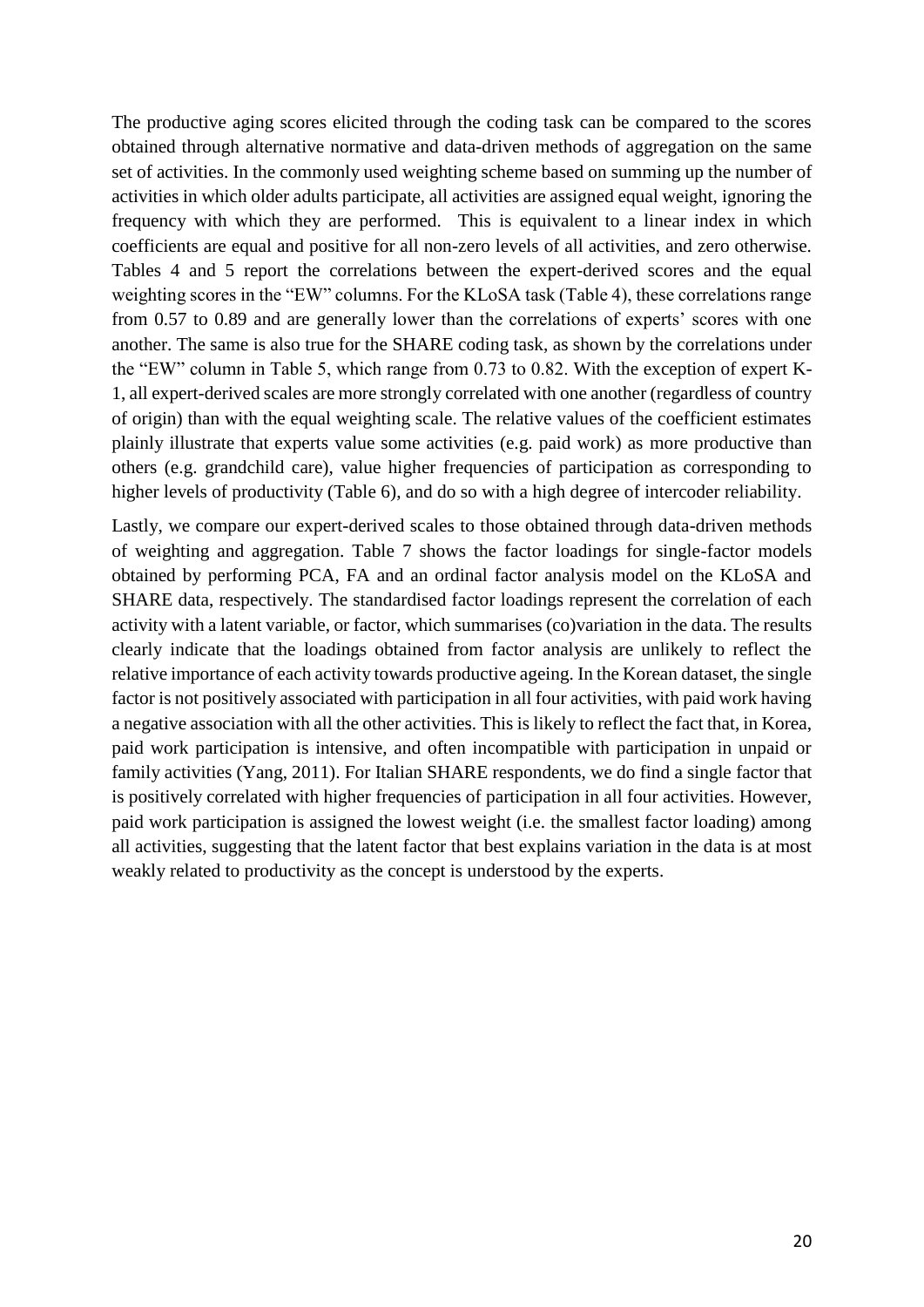Table 7. Standardised factor loadings for each productive activity for the one-factor model using i) principal components analysis ii) factor analysis iii) Markov Chain Monte Carlo ordinal factor analysis, KLoSA and SHARE data

|                        | PCA on polychoric  | FA on polychoric            | <b>MCMC</b> ordinal |
|------------------------|--------------------|-----------------------------|---------------------|
|                        | correlation matrix | correlation matrix          | factor analysis     |
|                        |                    | <b>KLoSA</b> $(n = 10,254)$ |                     |
| Paid work              | $-0.783$           | $-0.703$                    | $-0.723$            |
| <b>Volunteering</b>    | $+0.305$           | $+0.118$                    | $+0.117$            |
| <b>Grandchild care</b> | $+0.757$           | $+0.468$                    | $+0.755$            |
| Informal care & help   | $+0.342$           | $+0.149$                    | $+0.169$            |
|                        |                    | <b>SHARE</b> $(n = 2,508)$  |                     |
| Paid work              | $+0.237$           | $+0.100$                    | $+0.160$            |
| <b>Volunteering</b>    | $+0.607$           | $+0.285$                    | $+0.291$            |
| Grandchild care        | $+0.627$           | $+0.357$                    | $+0.349$            |
| Informal care & help   | $+0.738$           | $+0.640$                    | $+1.239$            |

Unsurprisingly, the correlations between the scores derived for each expert through the coding task and the factor scores are low, as shown in the "FA" columns of Tables 4 and 5. For the KLoSA data, the correlations range between 0.29 and 0.61 in absolute value (which sign to use is ambiguous because of the reversed loading on paid work), while for the SHARE data they range between 0.35 and 0.41. Given how much lower these correlations are than those within expert scales and between each expert and the equal weighting approach, it is clear that the correlations among the four activities are unlikely to reflect their substantive association with the concept of productive ageing. This is unsurprising for reasons we have already mentioned but nonetheless highlights the importance of adopting normative weighting schemes for concepts that are meant as pragmatic summaries rather than as reflecting a latent factor that causally generates the observed indicators.

These results indicate some interesting directions for future research in productive ageing. They strongly suggest that data-driven approaches such as FA or PCA are best avoided for obtaining productive ageing scales. Equal weighting schemes are more useful, with the important caveat that they do not reflect the greater value that experts from both countries place on paid work and informal caregiving. Assuming that our expert-derived scales represent a valid benchmark in terms of weighting schemes for productive ageing in Italy and Korea (Lawshe, 1975; Saisana et al., 2005), an interesting exercise would be to replicate previous empirical studies in productive ageing research that use alternative weighting methods in the same contexts, and compare the results to those obtained using the scale developed here. Furthermore, productive ageing scales may be generated for (and compared across) different contexts, by making use of the family of cross-national harmonised ageing studies of which SHARE and KLoSA are part as the source of indicator data (see<https://g2aging.org/> for information on the available surveys). Given that the substantive focus of this article is on the development of a method for scale construction, however, in our discussion below we focus broadly on the value added of the method and its social science applications, as well as its limitations.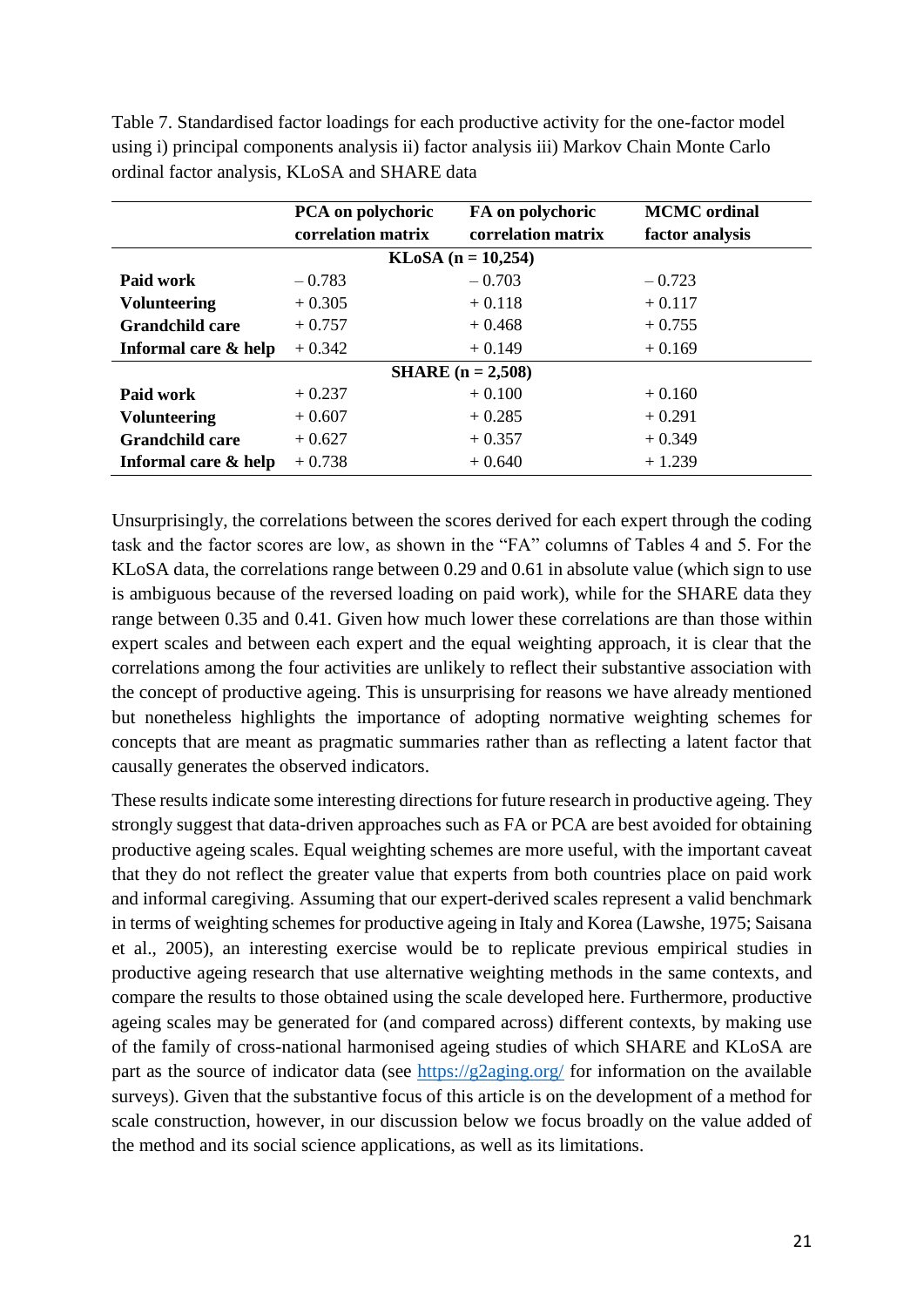# **4. Discussion**

In this paper we have proposed an approach for the derivation of indicator coefficients towards the construction of linear indices for measuring aggregate social science concepts. Our method takes the comparison of units with respect to the concept by subject-matter experts (or other appropriately selected coders) as its starting point. It allows us to construct measurement scales based on single coders' weighting schemes, as well as "consensus" scales for groups of coders. The method we propose offers several advantages over a variety of commonly used weighting approaches.

Compared to weighting schemes based on data-driven methods such as PCA or FA, our method allows for normative expressions of the relative importance of various indicators towards a concept. This is necessary for social science concepts defined as summaries of relevant indicators rather than as representations of latent variables that cause – or plausibly approximate the causal process by which – indicators to vary together (Saisana et al., 2005). In our application, the comparison of our expert-derived productive ageing scales with those obtained using data-driven methods demonstrates that measurement methods based on the amount of co-variation among a set of indicators are best avoided when dealing with such pragmatically defined concepts. Having established the need for normative weighting schemes, we argue that our method represents an excellent compromise between fully "implicit" normative schemes such as the equal weighting approach, and more "explicit" methods based on direct numerical assessments by experts.

Relative to the equal weighting approach, our method increases validity with respect to the concept to be measured. Equal weighting describes the relationships between indicators and the measure entirely through crude exclusion/inclusion decisions: indicators get either zero weight, or a weight inversely proportional to the number of included indicators. While this may sometimes yield an acceptable approximation, it is preferable to use information from relevant stakeholders (in our application, subject-matter experts) to describe the relationship more flexibly. Experts or relevant stakeholders are, by definition, highly reliable sources of knowledge about the relative importance of different indicators (Lawshe, 1975), and "implicit" normative schemes such as equal weighting fail to make use of such knowledge.

Relative to "explicit" normative schemes, our approach minimises the burden on experts by giving them a quickly repeatable task that directly relates to the target concept that is the aim of the measurement task. Existing methods for eliciting normative weighting schemes from expert coders include the Budget Allocation Process (BAP) (Hoskins & Mascherini, 2009) and the Analytic Hierarchy Process (AHP) (Saaty, 1977). Although these methods are often invoked as the most appropriate for the generation of valid scales (Greco et al., 2019; Saisana et al., 2005), their use has been limited because it is difficult, in practice, to directly elicit weights from experts. It has been shown that decision-makers find direct numerical weighting difficult when assessing units based on more than one attribute or indicator (Hainmueller et al., 2015). Pairwise coding tasks such as the one we propose allow one to study many indicators at the same time and evaluate which of those indicators make units more or less reflective of a target concept. Research comparing different methods of eliciting preferences to a behavioural benchmark (derived from the outcome of a referendum) shows that designs based on pairwise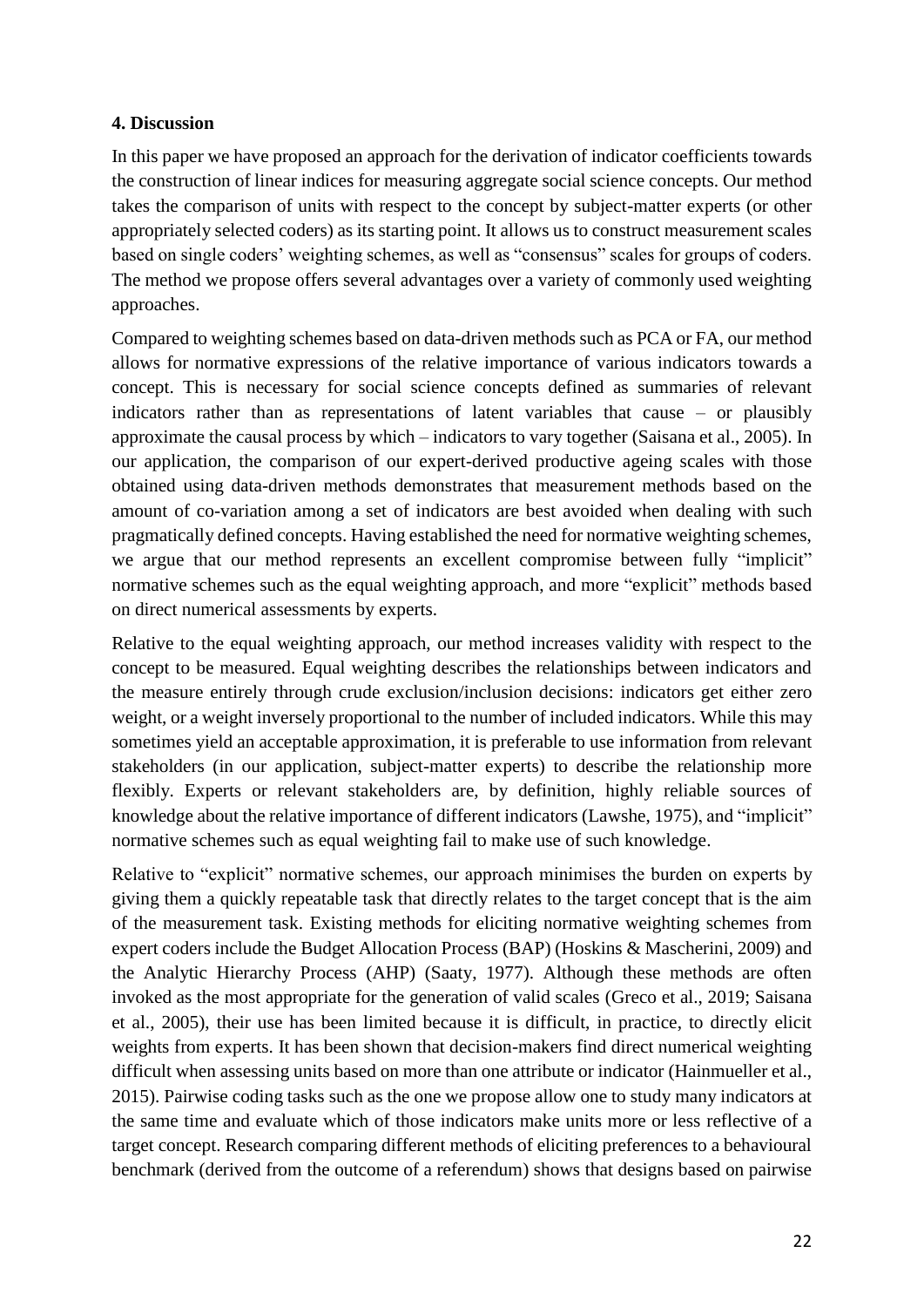comparisons come remarkably close to the behavioural benchmark, and are preferable to rating a single profile (Hainmueller et al., 2015). Compared to BAP and AHP, our method gives the participatory audience a more accessible task. Our experts need only make binary/ordinal response comparisons of two units rather than jointly specifying a potentially large number of interval level coefficients, the correct specification of which all depend on one another. All that is required to derive coefficients is having enough repetitions of the pairwise comparison task, so our method is not dependent on the availability of experts with both a deep knowledge of the relevant concept and also a good intuition for linear functions. In fact, it may easily be applied to situations where one wishes to crowdsource coefficients about the relative importance of different items towards a concept of interest where one is interested in how nonexpert members of the public think about that concept (Benoit et al., 2016; Carlson & Montgomery, 2017).

Finally, relative to other existing methods for the generation of composite measures, our method makes it straightforward to assess inter-coder reliability. It allows us to compare operationalisations of a concept across coders and groups of coders, with many potential applications in social science research. Here, we wish to highlight three classes of such applications. First, as pointed out above for productive ageing, much empirical research on composite social science concepts resorts to analysing indicators as separate variables, restating the research questions in terms of the indicators rather than the concept (Hank, 2011; Hinterlong et al., 2007). To the extent that this strategy is motivated by difficulties faced by researchers around weighting and aggregation, our method solves the issue by enabling researchers to obtain valid scales in an efficient manner. This facilitates the study of composite concepts and, importantly, allows one to compare measures of such concepts across groups of individuals, contexts and over time. Second, our method is appropriate when one wishes to compare the operationalisation of a given concept across space. For instance, in the case of productive ageing, our method allows one to compare the relative value of different activities as assessed by Italian and Korean experts, which may be used to compare the extent of productive ageing across societies using different cultural standards. As such, our method facilitates research that goes beyond the measurement and use of a concept towards the analysis of its operationalisation. Third, assuming that reliance on judgements from experts or relevant stakeholders maximises validity (Lawshe, 1975; Saisana et al., 2005), our method allows to assess existing scales, such as those obtained using equal weighting or data-driven methods.

The method we have proposed can be usefully applied for measurement in a variety of social science settings, whenever the aim is to obtain a linear index that reflects the relative importance of indicators towards some concept of interest. Examples of potential applications include such diverse scales as the economic or democratic development of countries (Coppedge et al., 2011), the tourism sustainability of regions (Mikulić et al., 2015), or individuals' responsibility over shaping their own career path (Baruch, 2014). Importantly, what these concepts have in common is their definition as a summary of existing indicators rather than as a latent property of the subject under study that causes variation in the indicators.

In practice, if one wishes to generate a scale for a newly developed concept, we follow previous literature in recommending the selection of a pool of five to ten experts for content validation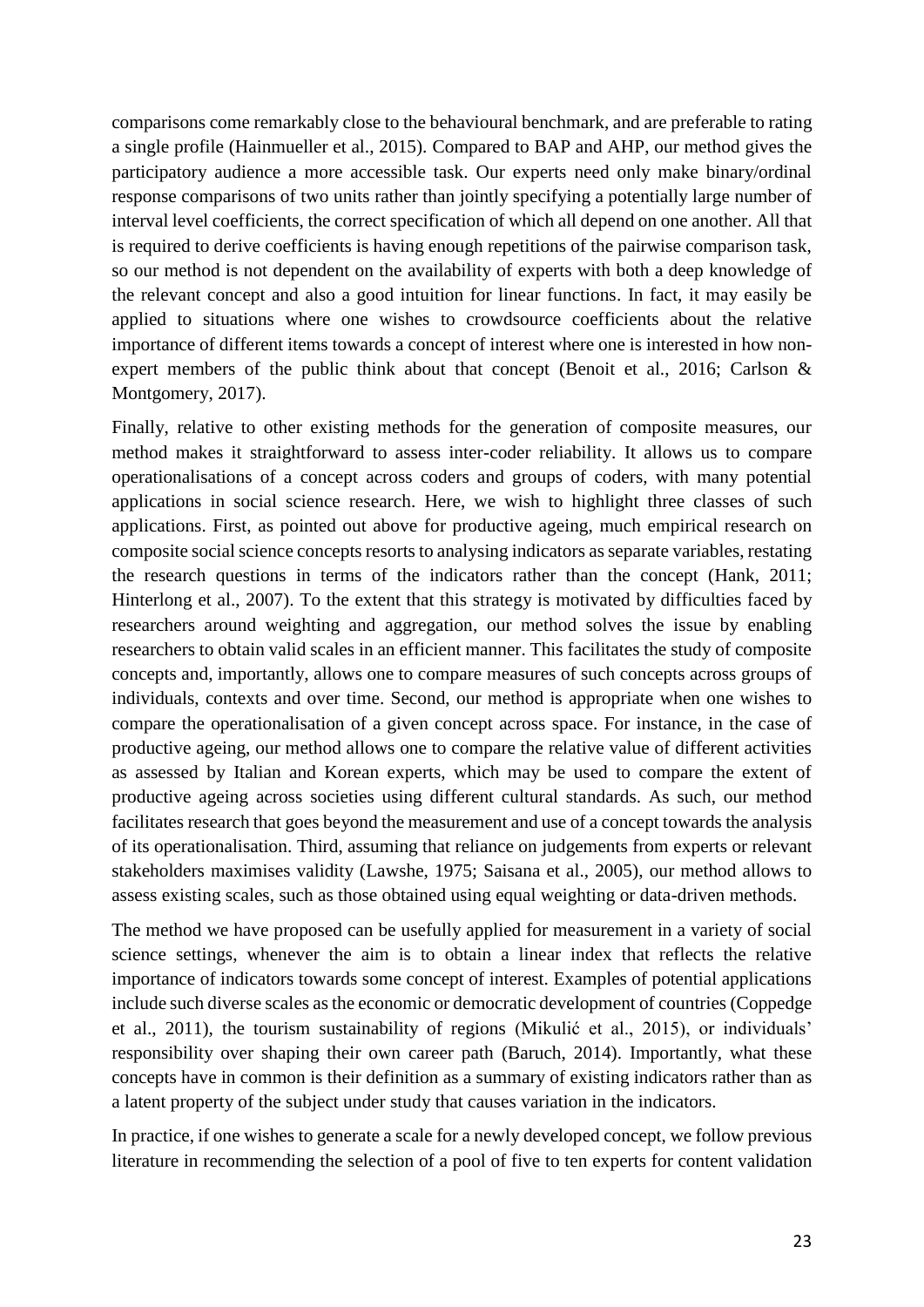(Bonsang et al., 2018), followed by reliance on those experts for the pairwise coding task we have proposed. "Real-world" data from surveys or registers provide a good starting point for the generation of the coding task. As we have shown, potential applications of the method also include cases where one wishes to test existing scales against the expert-derived scales, in which case indicators can be the same as those used for the generation of other commonly used scales. For the construction of the coding task, we recommend assigning each unique profile in the data equal probability of being selected for the pairwise comparison, as this maximises variation while avoiding implausible indicator combinations or excessive repetition of the same profiles. As outlined in section 2.4, the optimal number of repetitions of the coding task depends on the amount of variation in the implied coefficients across coders. The more the coefficients vary across coders, the more data will be required to precisely estimate a "consensus" weighting scheme. In our application we have shown that the method performs well with an average of 85 pairwise repetitions per coder, which is the work of around 20-30 minutes. If one wanted to construct a scale using a very large number of indicators, it might be unwise to show coders profiles including all of those indicators at once, although recent tests on conjoint experiments using pairwise comparisons suggest that respondents can cope with more indicators than one might fear (Bansak et al., 2021). If the number of indicators became very large, one might instead show random subsets of indicators for each pairwise comparison, and then rely on modelling to bridge the information about the relative importance of different indicators into a common scale.

There are limitations to acknowledge regarding the methodology that we propose. The first of these relates to indicator availability and selection. In our example, we took the data for the generation of profiles from widely used surveys. This allowed us to obtain comparisons over plausible profiles, while disregarding information on all other characteristics of the profiles, such as age or gender, which could have potentially introduced biases. The underlying assumption is that the definition of the concept of interest is independent of characteristics that are unrelated to the set of indicators included. We can think of instances where this is not the case: in the example of productive ageing, definition of productivity may be thought to differ by, for instance, gender or age. However, if that was the case, then these characteristics could have easily been included in the coding task. Moreover, as we have shown by comparing profiles generated using two different surveys, the way indicators are coded may have an impact on the relative weight assigned by coders. This can be considered more broadly as a limitation of the available data used to derive the indicators.

A second important kind of limitation is that the pairwise comparison method may encourage or discourage certain approaches to coding among coders, though we do not think it is obvious which way such biases would go. For instance, coders might be inclined to look at the indicator they think is most important and then only use the other categories as tie-breakers. Relatedly, depending on how the coders proceed, it may make sense to model the responses differently than we have done. Our analysis assumed a logistic additive response model with no interactions between indicators because this matches the linear index form that is so frequently used by composite measures. However, the coders might have followed coding rules that are poorly described by that model, putting higher or lower importance on particular combinations of indicators. Interactions may be present when the coders' evaluation criteria are not mutually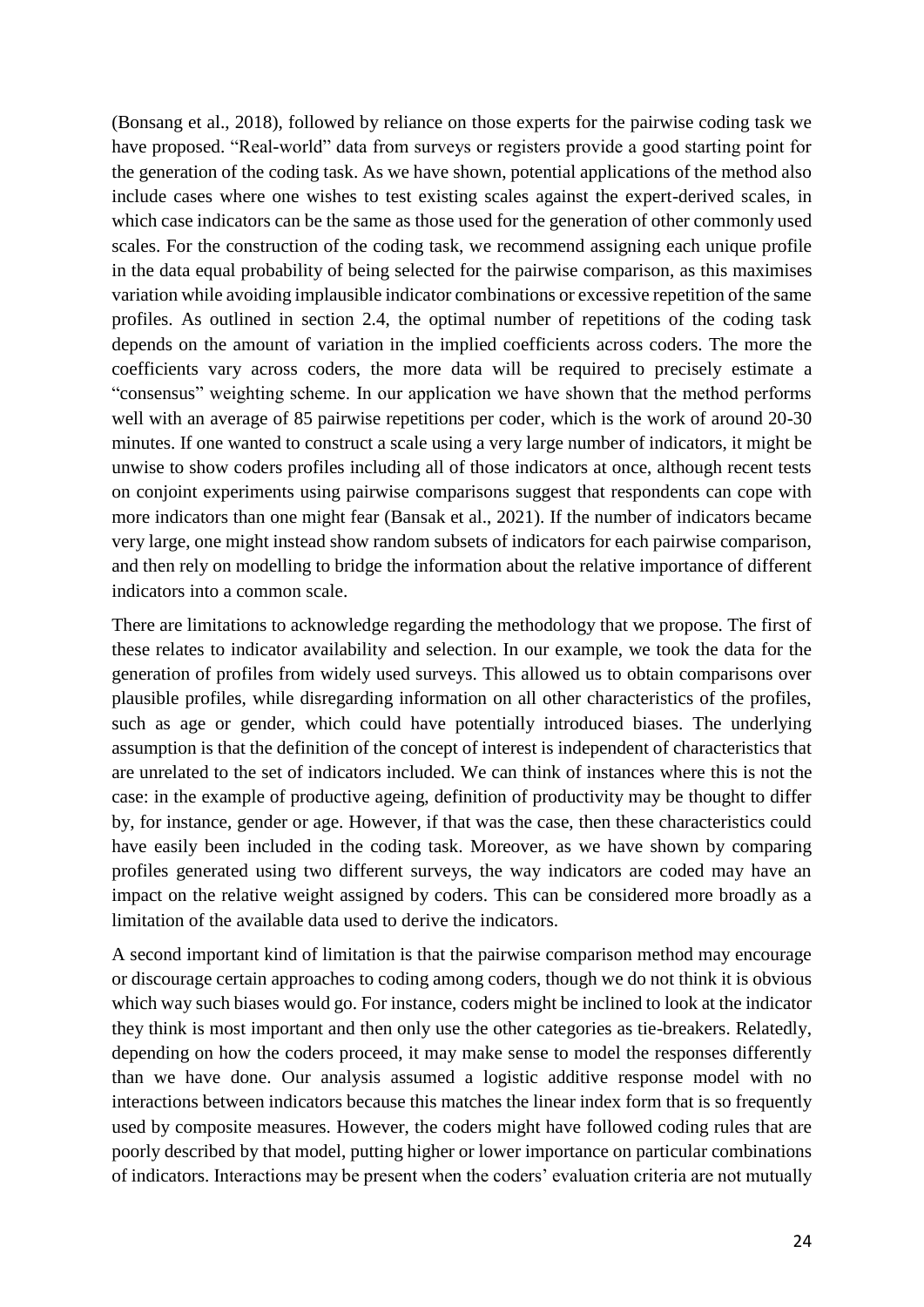preferentially independent, in which case multi-criteria approaches that take interactions into consideration would better reflect the coders' choices about the relative weight of the indicators (Angilella et al., 2016). With enough pairwise codings, more complex response functions could be estimated, resulting in non-linear indices that potentially incorporate interactions between the indicators. However, getting sufficient data to reliably recover these is likely to exhaust coders' patience, with limited benefits for the measurement of many concepts.

Finally, we acknowledge that there is an extensive theoretical literature formalising the definition and conceptualisation of concepts (e.g. Guttman, 1959; Saris & Gallhofer, 2004) that we do not directly engage here. Very few of the creators of the composite measures, which are the subject of our analysis, engage the theoretical basis for the concepts that they are measuring at this metaconceptual level. Given this, our aim in this paper is to provide a pragmatic tool for translating concepts as analysts understand them into linear indices as they typically aim to measure them.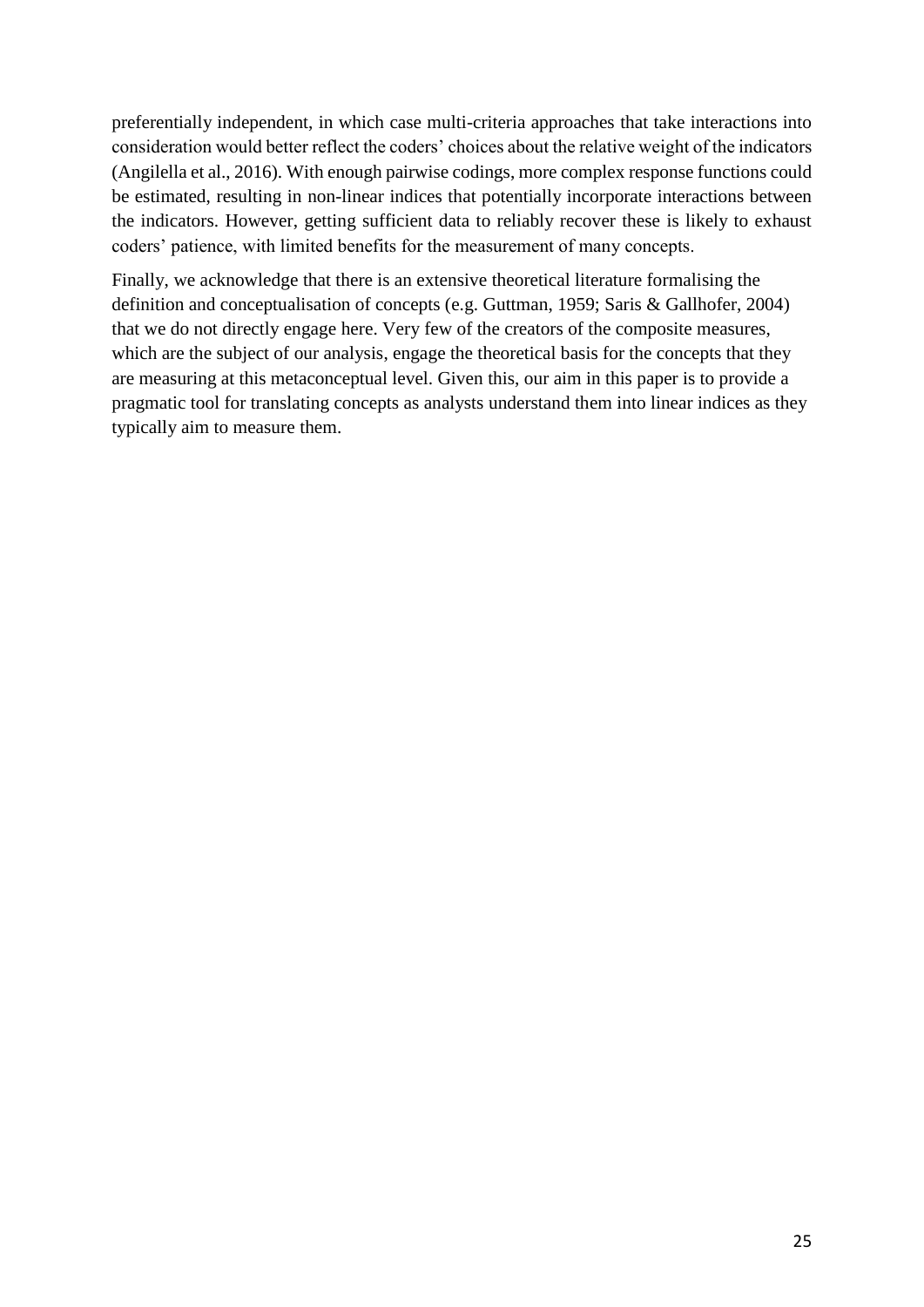### **References**

- Allison, P.D., and Christakis, N. (1994). Logit models for sets of ranked items. *Sociological Methodology, 24*, 199-228.
- Angilella, S., Corrente, S., Greco, S., and Słowiński, R. (2016). Robust Ordinal Regression and Stochastic Multiobjective Aceptability Analysis in multiple criteria hierarchy process for the Choquet integral preference model. *Omega, 63*: 154-169.
- Arpino, B., & Bordone, V. (2017). Regular provision of grandchild care and participation in social activities. *Review of Economics of the Household, 15*, 135-174.
- Arpino, B., Pronzato, C., & Tavares, L. P. (2014). The effect of grandparental support on mothers' labour market participation: An instrumental variable approach. *European Journal of Population, 30*, 369-390.
- Baker, L., Cahalin, L., Gerst, K., & Burr, J. A. (2005). Productive activities and subjective wellbeing among older adults: The influence of number of activities and time commitment. *Social Indicators Research, 73*, 431-458.
- Bansak, K., Hainmueller, J., Hopkins, D. J., & Yamamoto, T. (2021). Beyond the breaking point? Survey satisficing in conjoint experiments. *Political Science Research and Methods, 9*, 53-71.
- Baruch, Y. (2014). The development and validation of a measure for protean career orientation. *The International Journal of Human Resource Management, 25*, 2702-2723.
- Bass, S. A., & Caro, F. G. (2001). Productive Aging: A conceptual framework. In N. Morrow-Howell, Hinterlong, J. and Sherraden, M. (Ed.), *Productive Aging: Concepts and Challenges*. Baltimore & London: The Johns Hopkins University Press.
- Benoit, K., Conway, D., Lauderdale, B. E., Laver, M., & Mikhaylov, S. (2016). Crowd-sourced text analysis: reproducible and agile production of political data. *American Political Science Review, 110*, 278-295.
- Boateng, G. O., Neilands, T. B., Frongillo, E. A., Melgar-Quiñonez, H. R., & Young, S. L. (2018). Best Practices for Developing and Validating Scales for Health, Social, and Behavioral Research: A Primer. *Frontiers in Public Health, 6*(149).
- Börsch-Supan, A., & Jurges, H. (2005). *The Survey of Health, Ageing and Retirement in Europe - Methodology*. Mannheim: Mannheim Research Institute for the Economics of Ageing (MEA).
- Bratti, M., Frattini, T., & Scervini, F. (2018). Grandparental availability for child care and maternal labor force participation: Pension reform evidence from Italy. *Journal of Population Economics, 31*, 1239-1277.
- Carlson, D., & Montgomery, J. M. (2017). A pairwise comparison framework for fast, flexible, and reliable human coding of political texts. *American Political Science Review, 111*, 835-843.
- Chen, Y. C., Wang, Y., Cooper, B., McBride, T., Chen, H., Wang, D., Lai, C.Y., Montemuro, L.C., & Morrow-Howell, N. (2016). A research note on challenges of cross-national aging research: An example of productive activities across three countries. *Research on Aging, 40*, 54-71.
- Coppedge, M., Gerring, J., Altman, D., Bernhard, M., Fish, S., Hicken, A., Kroenig, M., Lindberg, S.I., McMann, K., Paxton, P., Semetko, H.A., Skaaning, S., Staton, J., &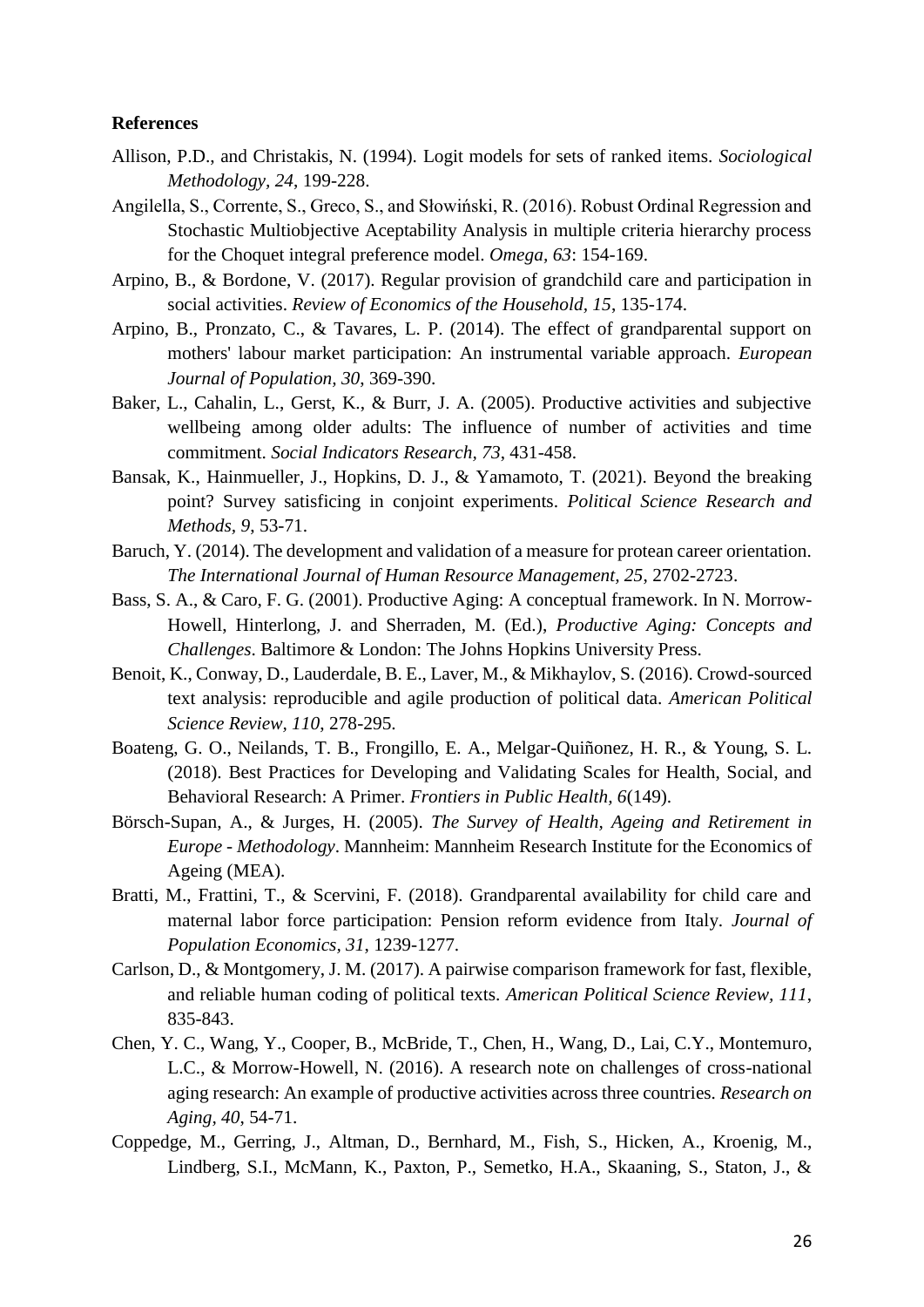Teorell, J. (2011). Conceptualizing and measuring democracy: A new approach. *Perspectives on Politics, 9*, 247-267.

- Dibben, C., Atherton, I., Cox, M., Watson, V., Ryan, M., & Sutton, M. (2007). *Investigating the impact of changing the weights that underpin the Index of Multiple Deprivation 2004*. London: Department for Communities and Local Government.
- Fernández-Ballesteros, R., Zamarrón, M. D., Molina, M. Á., Schettini, R., Díez-Nicolás, J., & López-Bravo, M. D. (2011). Productivity in old age. *Research on Aging, 33*, 205-226.
- FFP. (2017). *Fragile States Index and CAST framework methodology*. Washington, DC: The Fund for Peace.
- Glass, T., Mendes De Leon, R., Marottoli, R. A., & Berkman, L. F. (1999). Population based study of social and productive activities as predictors of survival among elderly Americans. *British Medical Journal, 319*, 478-483.
- Grant, J. S., & Davis, L. L. (1997). Selection and use of content experts for instrument development. *Research in Nursing & Health, 20*, 269-274.
- Greco, S., Ishizaka, A., Matarazzo, B., & Torrisi, G. (2018). Stochastic multi-attribute acceptability analysis (SMAA): An application to the ranking of Italian regions. *Regional Studies, 52*, 585-600.
- Greco, S., Ishizaka, A., Tasiou, M., & Torrisi, G. (2019). On the methodological framework of composite indices: A review of the issues of weighting, aggregation, and robustness. *Social Indicators Research, 141*, 61-94.
- Guttman, L. (1959). A structural theory for intergroup beliefs and action. *American Sociological Review, 24*, 318-328.
- Hainmueller, J., Hangartner, D., & Yamamoto, T. (2015). Validating vignette and conjoint survey experiments against real-world behavior. *Proceedings of the National Academy of Sciences, 112*, 2395-2400.
- Hank, K. (2011). Societal determinants of productive aging: A multilevel analysis across 11 European states. *European Sociological Review, 27*, 526-541.
- Hardesty, D. M., & Bearden, W. O. (2004). The use of expert judges in scale development: Implications for improving face validity of measures of unobservable constructs. *Journal of Business Research, 57*, 98-107.
- Herzog, A. R., Kahn, R. L., Morgan, J. N., Jackson, J. S., & Antonucci, T. C. (1989). Age differences in productive activities. *The Journals of Gerontology, Series B: Psychological Sciences and Social Sciences, 44*, 129-138.
- Herzog, A. R., & Morgan, J. N. (1992). Age and gender differences in the value of productive activities. *Research on Aging, 14*, 169-198.
- Hinterlong, J., Morrow-Howell, N., & Rozario, P. A. (2007). Productive engagement and late life physical and mental health: Findings from a nationally representative panel study. *Research on Aging, 29*, 348-370.
- Hoskins, B. L., & Mascherini, M. (2009). Measuring active citizenship through the development of a composite indicator. *Social Indicators Research, 90*, 459-488.
- IEP. (2020). *Global Peace Index 2020: Measuring peace in a complex world*. Sydney: Institute for Economics & Peace.
- KEIS. (2014). The Korean Longitudinal Study of Aging. [Data files and codebooks]. Retrieved from<https://survey.keis.or.kr/eng/klosa/klosa01.jsp>